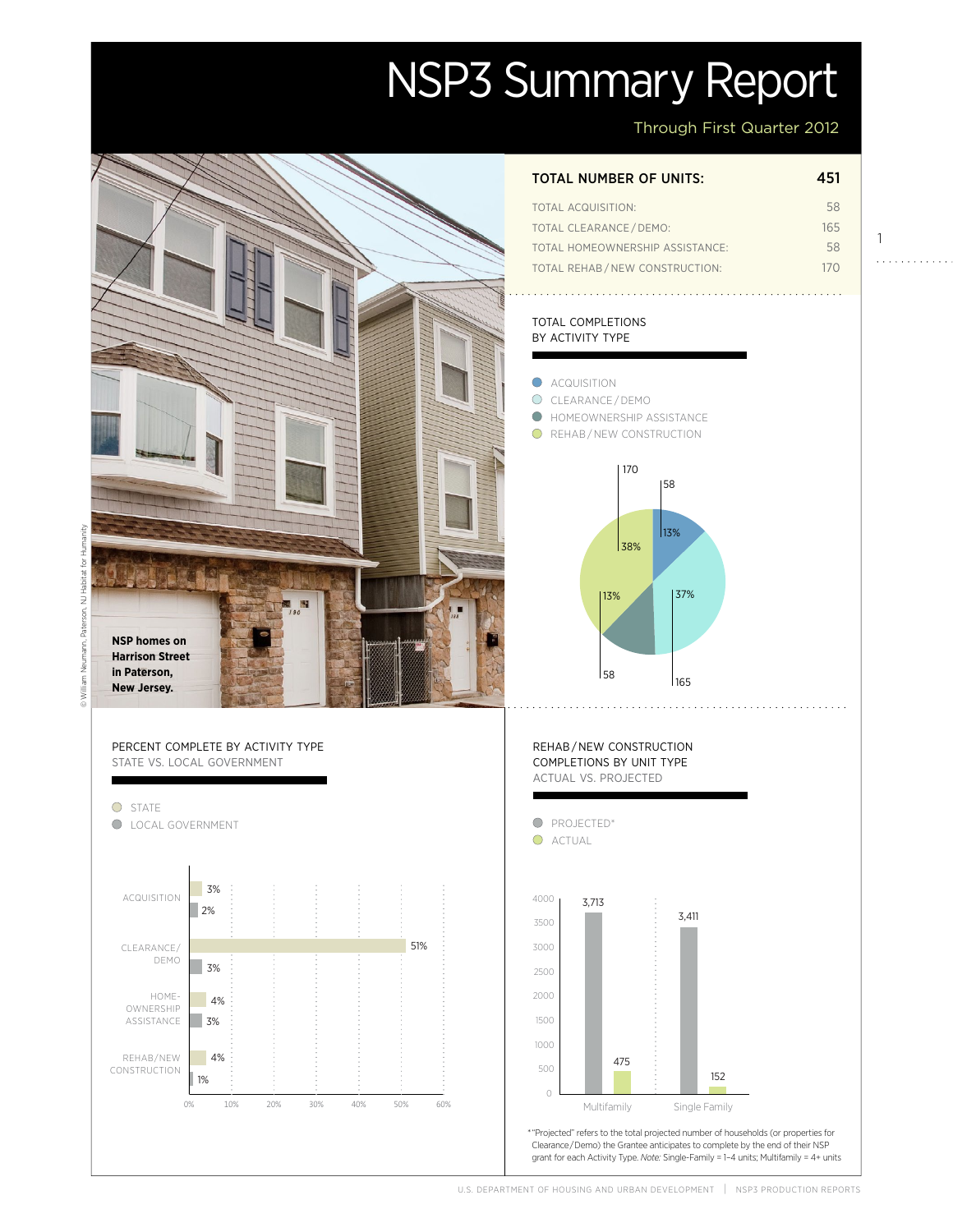#### STATE VS. LOCAL COMPLETIONS actual vs. projected

Г

4%



COMPLETED UNITS BY ACTIVITY TYPE and national objectives

| GRANTEE                    | <b>ACQUISITION</b>               | CLEARANCE/<br>DEMO | HOME-<br>OWNERSHIP<br>ASSISTANCE | REHAB/<br>NEW<br>CONSTRUCTION    | TOTAL                      |  |
|----------------------------|----------------------------------|--------------------|----------------------------------|----------------------------------|----------------------------|--|
| Adams County, CO           |                                  |                    |                                  | 0                                | $\mathbf 0$                |  |
| <b>LH25</b><br><b>LMMI</b> |                                  |                    |                                  | $\mathbf{0}$                     | $\mathbf 0$<br>$\mathbf 0$ |  |
| Akron, OH                  |                                  | Ο                  |                                  | 0                                | O                          |  |
| LH25<br>LMMI               |                                  | $\Omega$           |                                  | $\overline{0}$<br>$\Omega$       | O<br>$\mathbf{O}$          |  |
| Alaska State Program       | $\Omega$                         |                    |                                  | $\circ$                          | O                          |  |
| <b>LH25</b><br><b>LMMI</b> | $\overline{O}$<br>$\overline{O}$ |                    |                                  | $\overline{0}$<br>$\overline{O}$ | $\mathbf 0$<br>$\mathbf 0$ |  |
| Anderson, IN               |                                  |                    |                                  | 0                                | 1                          |  |
| LMMI                       |                                  |                    |                                  | $\overline{O}$                   | $\mathbf{1}$               |  |
| Anoka County, MN           | 0                                |                    |                                  |                                  | O                          |  |
| <b>LH25</b><br><b>LMMI</b> | $\Omega$                         |                    |                                  |                                  | O<br>$\Omega$              |  |
| Apple Valley, CA           |                                  |                    |                                  | 0                                | 1                          |  |
| <b>LH25</b><br><b>LMMI</b> |                                  |                    |                                  | $\overline{O}$<br>$\overline{O}$ | $\mathbf 0$                |  |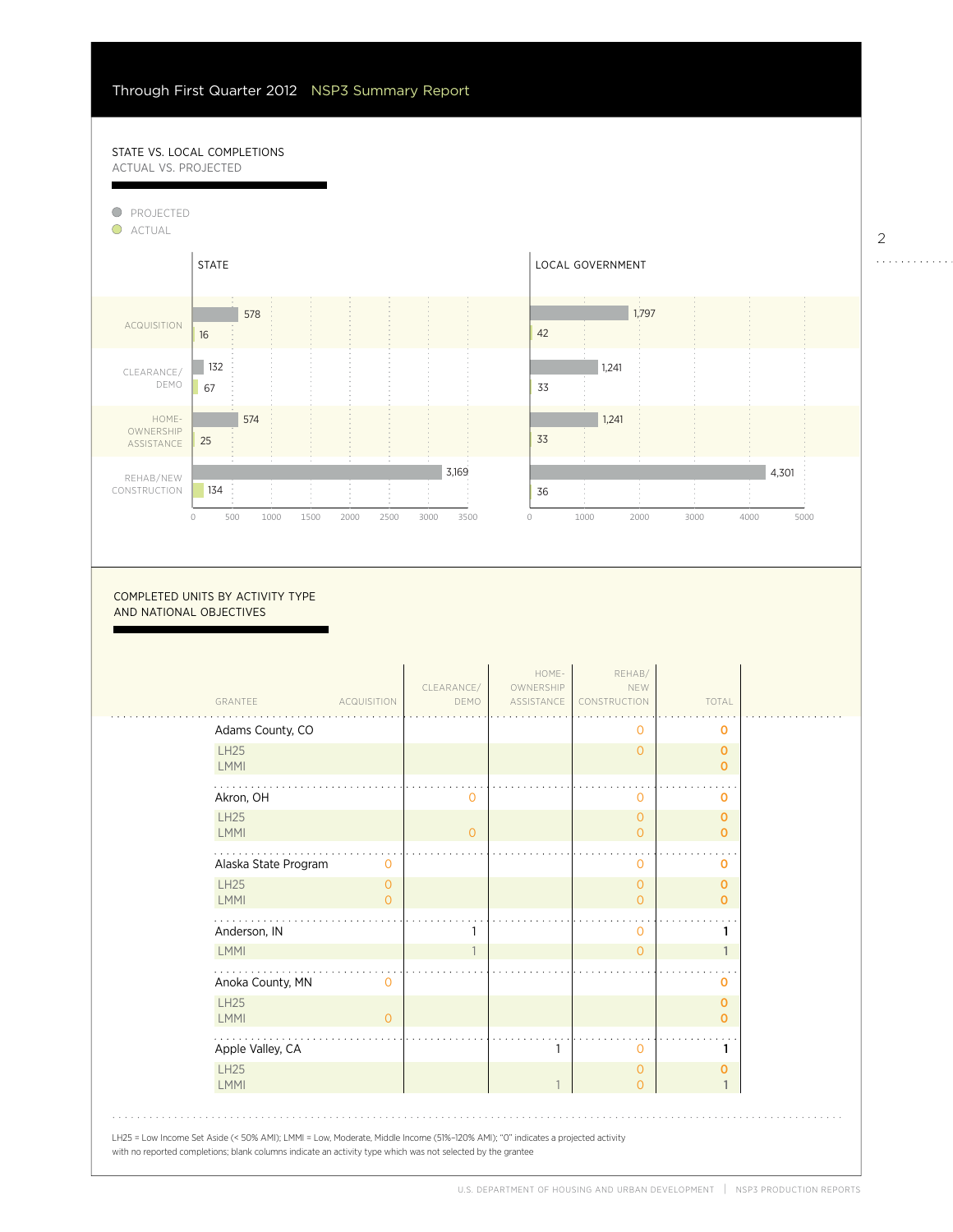$\mathcal{L}_{\mathcal{A}}$ 

| GRANTEE<br><b>ACQUISITION</b>                                  | CLEARANCE/<br>DEMO         | HOME-<br>OWNERSHIP<br>ASSISTANCE | REHAB/<br>NEW<br>CONSTRUCTION         | TOTAL                          |  |
|----------------------------------------------------------------|----------------------------|----------------------------------|---------------------------------------|--------------------------------|--|
| Arizona State Program                                          |                            |                                  | 0                                     | $\mathbf o$                    |  |
| 0<br>LH25<br>$\circ$                                           |                            |                                  | $\overline{0}$                        | $\mathbf 0$                    |  |
| .<br>Atlanta, GA                                               |                            |                                  | 0                                     | o                              |  |
| LH25<br>LMMI                                                   |                            |                                  | $\overline{0}$<br>$\overline{0}$      | $\mathbf{o}$<br>$\mathbf{O}$   |  |
| Augusta, GA                                                    | $\mathbf 0$                |                                  | 0                                     | 0                              |  |
| LH25<br>LMMI                                                   | $\overline{O}$             |                                  | $\mathsf{O}\xspace$<br>$\overline{0}$ | $\mathbf 0$<br>$\mathbf{O}$    |  |
| .<br>Aurora, CO<br>0                                           |                            | $\mathsf{O}\xspace$              | 0                                     | 0                              |  |
| LH25<br>$\circ$<br>LMMI<br>$\overline{O}$                      |                            | $\overline{O}$                   | $\overline{O}$                        | $\mathbf 0$<br>$\overline{0}$  |  |
| Avondale City, AZ                                              | $\mathbf{O}$               | $\mathbf 0$                      |                                       | 0                              |  |
| LH25<br>LMMI                                                   | $\circ$                    | $\overline{O}$<br>$\overline{O}$ |                                       | $\mathbf{o}$<br>$\overline{O}$ |  |
| .<br>Bakersfield, CA                                           | $\mathbf 0$                |                                  |                                       | o                              |  |
| LH25<br><b>LMMI</b>                                            | $\overline{0}$             |                                  |                                       | $\mathbf{o}$<br>$\mathbf{O}$   |  |
| Birmingham, AL                                                 |                            |                                  | 0                                     | 0                              |  |
| LH25<br>LMMI                                                   |                            |                                  | $\overline{0}$<br>$\Omega$            | $\mathbf 0$<br>$\mathbf{O}$    |  |
| Boynton Beach, FL<br>$\mathbf 0$                               |                            | $\mathbf 0$                      |                                       | o                              |  |
| LH25<br>$\overline{O}$<br>LMMI<br>$\overline{0}$               |                            | $\overline{0}$                   |                                       | $\mathbf{O}$<br>$\mathbf 0$    |  |
| .<br>$\ddot{\phantom{a}}$<br>Brevard County, FL<br>$\mathbf 0$ |                            |                                  | 0                                     | 0                              |  |
| LH25<br>$\mathsf{O}\xspace$<br>LMMI<br>$\overline{O}$          |                            |                                  | $\overline{0}$<br>$\overline{O}$      | $\mathbf{o}$<br>$\mathbf{O}$   |  |
| Broward County, FL                                             |                            |                                  | 0                                     | $\mathbf 0$                    |  |
| LH25<br>LMMI                                                   |                            |                                  | 0<br>$\overline{0}$                   | 0<br>$\mathbf 0$               |  |
| .<br>Butler County, OH                                         | 1                          |                                  | 0                                     | 1                              |  |
| LH25<br>LMMI                                                   | $\ensuremath{\mathsf{1}}$  |                                  | $\mathsf{O}\xspace$<br>$\overline{O}$ | $\mathbf 0$<br>$\mathbf{1}$    |  |
| .<br>Canton, OH                                                | $\ddot{\phantom{a}}$<br>11 |                                  | 0                                     | 11                             |  |
| LH25<br>LMMI                                                   | 11                         |                                  | $\mathsf{O}\xspace$<br>$\overline{O}$ | $\mathbf 0$<br>11              |  |

3 . . . . . . . . . . . .

LH25 = Low Income Set Aside (< 50% AMI); LMMI = Low, Moderate, Middle Income (51%–120% AMI); "0" indicates a projected activity with no reported completions; blank columns indicate an activity type which was not selected by the grantee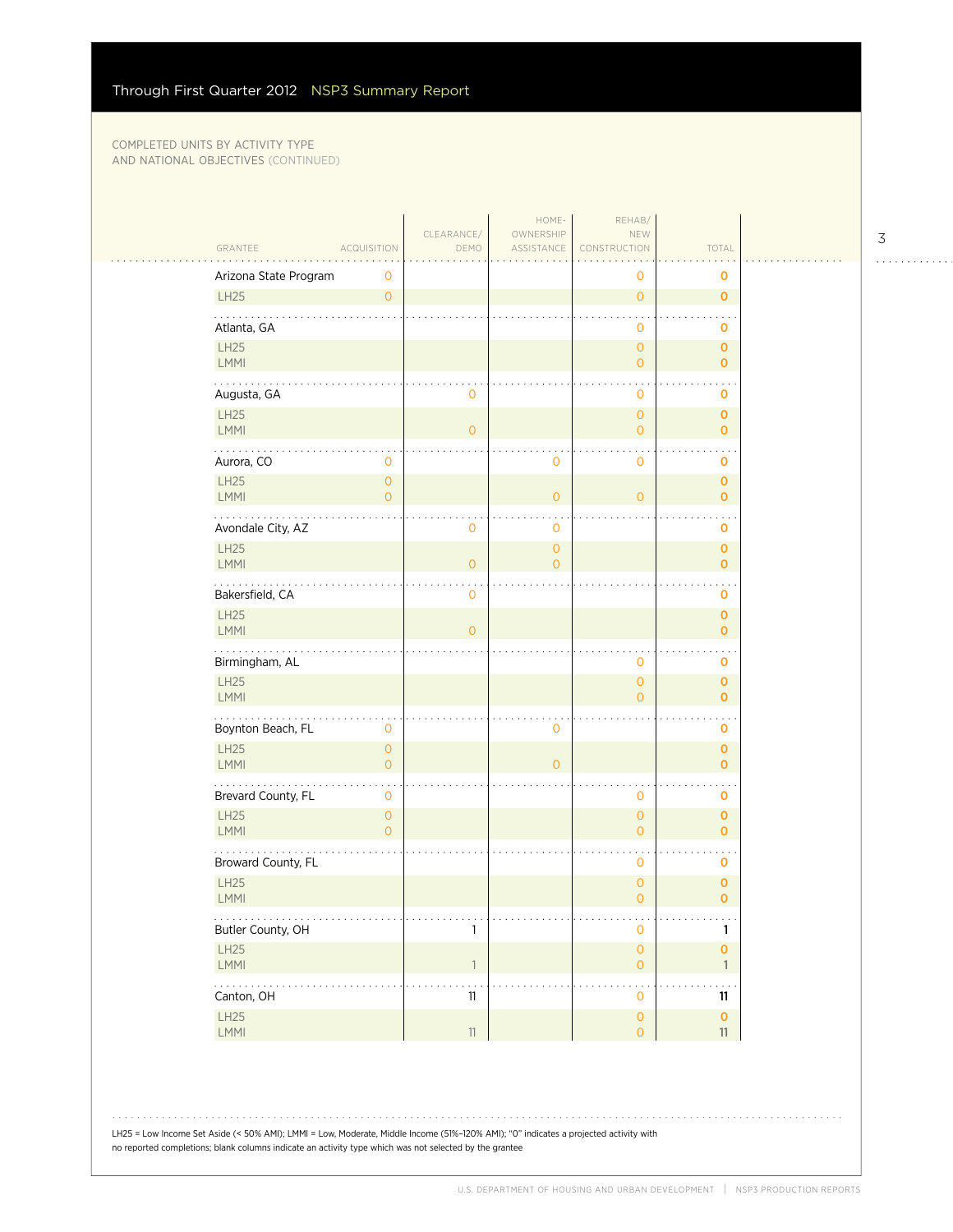| Cape Coral, FL<br>LH25   | 0                                   |                     |                                | 6<br>$\mathbf{O}$                  | 6<br>$\mathbf 0$            |
|--------------------------|-------------------------------------|---------------------|--------------------------------|------------------------------------|-----------------------------|
| LMMI                     | $\overline{O}$                      |                     |                                | 6                                  | 6                           |
| Chandler, AZ             | 0                                   |                     | $\mathbf 0$                    |                                    | 0                           |
| LH25                     | $\mathbf{0}$                        |                     |                                |                                    | $\mathbf{O}$                |
| LMMI<br>.                | $\overline{O}$                      |                     | $\overline{O}$                 |                                    | $\mathbf{O}$                |
| Charlotte County, FL     |                                     |                     |                                | $\mathbf{O}$                       | $\mathbf 0$                 |
| LH25<br>LMMI             |                                     |                     |                                | $\mathbf{O}$<br>$\overline{O}$     | $\mathbf 0$<br>$\mathbf{0}$ |
|                          |                                     | $\mathbf 0$         |                                | $\mathbf 0$                        |                             |
| Cincinnati, OH<br>LH25   |                                     |                     |                                | $\mathbf{O}$                       | O<br>$\mathbf{O}$           |
| LMMI                     |                                     | $\overline{O}$      |                                | $\mathbf{O}$                       | $\mathbf{0}$                |
| Citrus County, FL        |                                     |                     |                                | $\mathbf 0$                        | 0                           |
| LH25<br><b>LMMI</b>      |                                     |                     |                                | $\mathbf{O}$<br>$\overline{O}$     | $\mathbf 0$                 |
| .                        |                                     |                     |                                | $\bullet$                          | $\mathbf 0$                 |
| Clark County, NV<br>LH25 |                                     | $\mathbf 0$         | $\mathbf 0$                    | $\mathbf 0$<br>$\mathbf{O}$        | $\mathbf 0$<br>$\mathbf{O}$ |
| LMMI                     |                                     | $\overline{O}$      | $\Omega$                       | $\overline{O}$                     | $\mathbf{O}$                |
| Clark County, OH         |                                     |                     |                                | $\mathbf 0$                        | $\mathbf 0$                 |
| LH25                     |                                     |                     |                                | $\mathbf{O}$                       | $\mathbf 0$                 |
| LMMI<br>.                |                                     |                     |                                | $\overline{O}$                     | $\mathbf{O}$                |
| Clayton County, GA       |                                     | $\mathbf 0$         | $\mathbf{0}$                   | $\mathbf 0$                        | 0                           |
| LH25<br><b>LMMI</b>      |                                     | $\overline{O}$      | $\mathbf{O}$                   | $\mathbf{O}$<br>$\mathbf{O}$       | $\mathbf{0}$<br>$\mathbf 0$ |
| Clearwater, FL           |                                     |                     | $\mathbf 0$                    | $\mathbf 0$                        | $\mathbf 0$                 |
| LH25                     |                                     |                     |                                | $\mathbf{O}$                       | $\mathbf 0$                 |
| LMMI                     |                                     |                     | $\Omega$                       | $\overline{O}$                     | $\mathbf{0}$                |
| Cleveland, OH            |                                     | $\mathbf 0$         |                                | $\mathbf 0$                        | 0                           |
| LH25<br><b>LMMI</b>      |                                     | 0                   |                                | $\mathbf{O}$<br>0                  | $\mathbf 0$<br>0            |
| .                        |                                     |                     |                                |                                    |                             |
| Cobb County, GA<br>LH25  | 0<br>$\mathsf{O}\xspace$            |                     | $\overline{0}$<br>$\mathsf{O}$ | $\mathbf 0$<br>$\mathsf{O}\xspace$ | O<br>$\mathbf 0$            |
| LMMI                     | $\mathsf{O}\xspace$                 |                     | $\mathsf{O}\xspace$            | $\overline{0}$                     | $\mathbf{0}$                |
| .<br>Collier County, FL  | $\ddot{\phantom{1}}$<br>$\mathbf 0$ | $\mathsf{O}\xspace$ |                                | $\cdot$<br>$\mathbf 0$             | $\mathbf 0$                 |
| LH25                     | $\mathsf O$                         |                     |                                | $\mathbf 0$                        | $\mathbf 0$                 |
| LMMI                     | $\overline{O}$                      | $\mathsf{O}\xspace$ |                                | $\overline{0}$                     | $\mathbf{O}$                |

LH25 = Low Income Set Aside (< 50% AMI); LMMI = Low, Moderate, Middle Income (51%–120% AMI); "0" indicates a projected activity with no reported completions; blank columns indicate an activity type which was not selected by the grantee

 $1.1.1.1.1.1.1.1.1.1$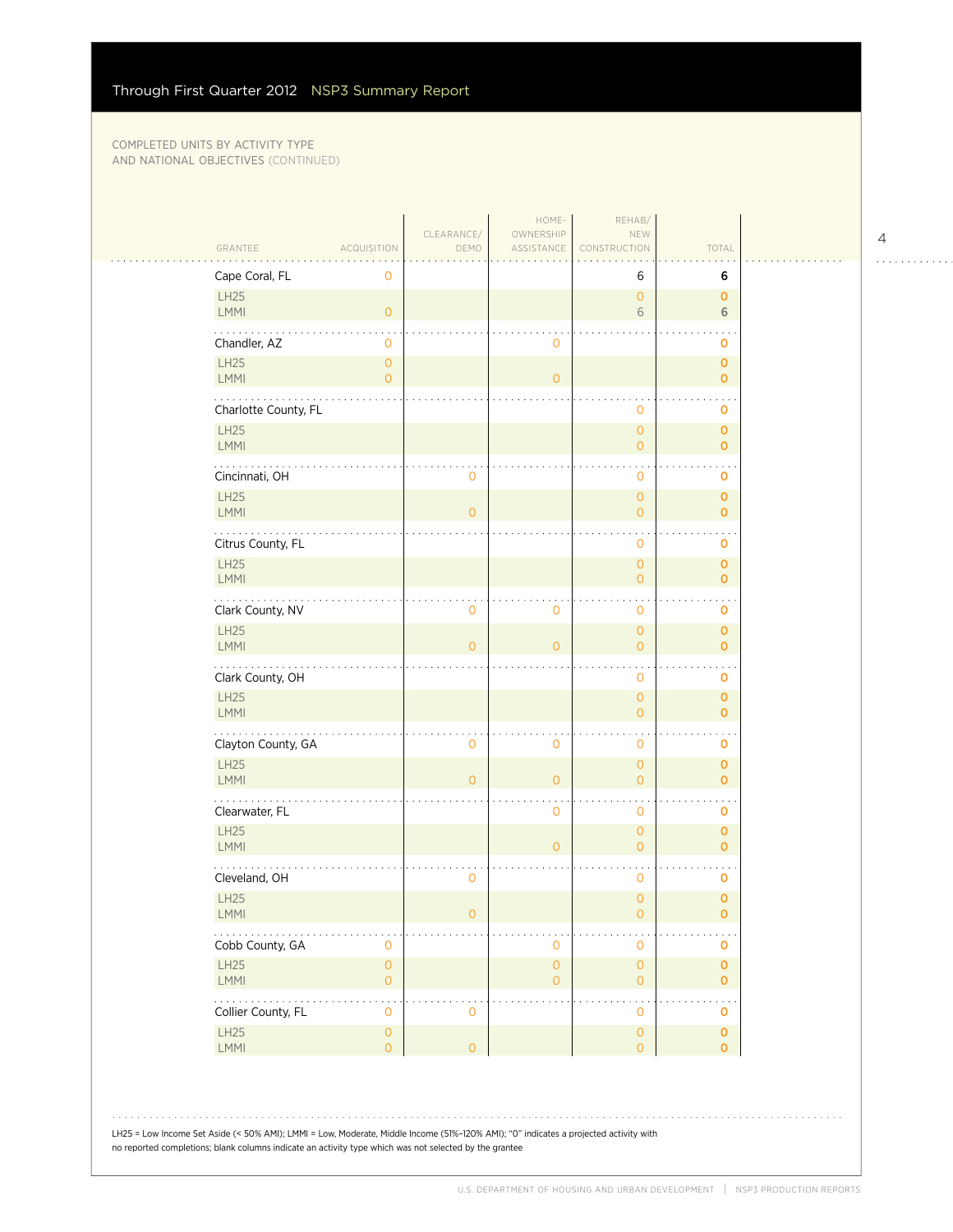$\sim$  . . .

|                               |                    | HOME-                   | REHAB/                                     |                                  |  |
|-------------------------------|--------------------|-------------------------|--------------------------------------------|----------------------------------|--|
| GRANTEE<br><b>ACQUISITION</b> | CLEARANCE/<br>DEMO | OWNERSHIP<br>ASSISTANCE | NEW<br>CONSTRUCTION                        | TOTAL                            |  |
| Columbus, OH                  | $\mathbf 0$        |                         | 0                                          | o                                |  |
| LH25<br><b>LMMI</b>           | $\overline{O}$     |                         | $\overline{0}$<br>$\overline{O}$           | $\mathbf{o}$<br>$\mathbf 0$      |  |
| Columbus-Muscogee, GA         |                    | $\mathbf 0$             | 0                                          | 0                                |  |
| LH25<br>LMMI                  |                    | $\overline{O}$          | $\overline{0}$<br>$\overline{O}$           | $\mathbf 0$<br>$\overline{0}$    |  |
| Commonwealth of Puerto Rico   |                    |                         | 0                                          | $\mathbf 0$                      |  |
| <b>LH25</b><br>LMMI           |                    |                         | $\overline{0}$<br>$\overline{O}$           | $\overline{0}$<br>$\overline{0}$ |  |
| Compton, CA                   |                    |                         | 0                                          | 0                                |  |
| LH25<br><b>LMMI</b>           |                    |                         | $\overline{0}$<br>$\overline{O}$           | $\overline{0}$<br>$\mathbf 0$    |  |
| Connecticut State Program     | 0                  |                         | 0                                          | $\cdot$ .<br>0                   |  |
| LH25<br>LMMI                  | $\overline{O}$     |                         | $\overline{0}$<br>$\overline{0}$           | $\overline{0}$<br>0              |  |
| Contra Costa County, CA       |                    |                         | 0                                          | $\blacksquare$<br>0              |  |
| LH25                          |                    |                         | $\mathsf{O}\xspace$                        | $\overline{0}$                   |  |
| Cook County, IL               |                    |                         | 0                                          | 0                                |  |
| <b>LH25</b><br>LMMI           |                    |                         | $\overline{0}$<br>$\overline{O}$           | 0<br>$\overline{0}$              |  |
| Coral Springs, FL             |                    | 6                       | 0                                          | 6                                |  |
| LH25<br>LMMI                  |                    | $\overline{O}$<br>6     | $\overline{0}$<br>$\overline{0}$           | $\overline{0}$<br>6              |  |
| Corona, CA                    |                    |                         | 0                                          | 0                                |  |
| LH25<br>LMMI                  |                    |                         | $\overline{0}$                             | $\overline{0}$<br>$\mathbf 0$    |  |
| Cuyahoga County, OH           | $\mathbf 0$        |                         | 0                                          | 0                                |  |
| <b>LH25</b><br>LMMI           | $\overline{O}$     |                         | $\mathsf{O}\xspace$<br>$\overline{0}$      | 0<br>$\overline{0}$              |  |
| .<br>Dallas County, TX        |                    |                         | $\sim$ $\sim$ $\sim$<br>0                  | ولوياء<br>0                      |  |
| LH25<br>LMMI                  |                    |                         | $\mathsf{O}\xspace$<br>$\mathsf{O}\xspace$ | 0<br>$\overline{0}$              |  |
| .<br>Dallas, TX               |                    |                         | $\mathsf{O}\xspace$                        | 0                                |  |
| LH25<br>$\mathsf{LMMI}$       |                    |                         | $\mathsf{O}\xspace$<br>$\overline{O}$      | 0<br>$\mathbf 0$                 |  |
|                               |                    |                         |                                            |                                  |  |

LH25 = Low Income Set Aside (< 50% AMI); LMMI = Low, Moderate, Middle Income (51%–120% AMI); "0" indicates a projected activity with no reported completions; blank columns indicate an activity type which was not selected by the grantee

 $1.1.1.1.1.1.1.1.1.1$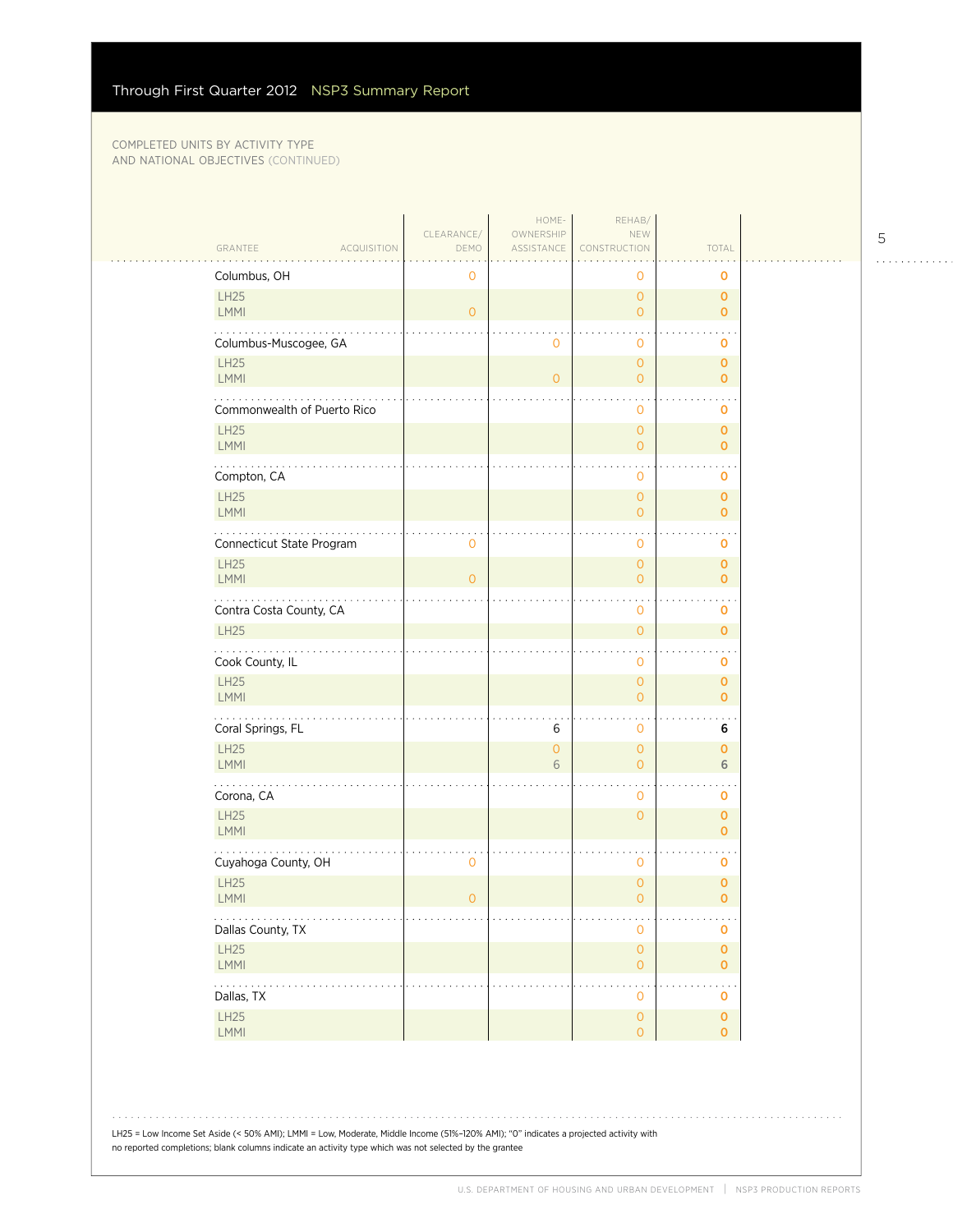| GRANTEE                 | ACQUISITION                           | CLEARANCE/<br>DEMO  | HOME-<br>OWNERSHIP<br>ASSISTANCE | REHAB/<br>NEW<br>CONSTRUCTION         | TOTAL                          |  |
|-------------------------|---------------------------------------|---------------------|----------------------------------|---------------------------------------|--------------------------------|--|
| Davie, FL               | 0                                     |                     | 0                                | 0                                     | O                              |  |
| LH25<br>LMMI            | $\mathsf{O}\xspace$<br>$\overline{O}$ |                     | $\circ$                          | $\mathbf{O}$<br>$\mathbf{O}$          | $\mathbf 0$<br>$\mathbf{0}$    |  |
| Dayton, OH              |                                       | 0                   |                                  | $\mathbf 0$                           | 0                              |  |
| LH25<br>LMMI            |                                       | $\mathsf{O}\xspace$ |                                  | $\mathbf{O}$<br>$\mathsf{O}\xspace$   | $\mathbf 0$<br>$\mathbf{O}$    |  |
| Daytona Beach, FL       | $\mathbf 0$                           |                     |                                  | $\mathbf 0$                           | $\mathbf 0$                    |  |
| LH25<br>LMMI            | $\overline{O}$                        |                     |                                  | $\mathbf{O}$                          | $\mathbf 0$<br>$\mathbf{O}$    |  |
| Dearborn, MI            |                                       | $\overline{2}$      |                                  | $\mathbf 0$                           | 2                              |  |
| LH25<br>LMMI            |                                       | $\sqrt{2}$          |                                  | $\mathbf{O}$<br>$\overline{O}$        | $\mathbf{O}$<br>$\overline{2}$ |  |
| Deerfield Beach, FL     |                                       |                     |                                  |                                       | 0                              |  |
| LH25<br>LMMI            |                                       |                     |                                  |                                       | $\mathbf 0$<br>$\mathbf 0$     |  |
| .<br>Dekalb County, GA  |                                       |                     |                                  | $\mathbf 0$                           | $\mathbf 0$                    |  |
| LH25<br><b>LMMI</b>     |                                       |                     |                                  | $\mathsf{O}\xspace$<br>$\overline{O}$ | $\mathbf 0$<br>$\mathbf{O}$    |  |
| Deltona, FL             | 0                                     |                     |                                  |                                       | $\mathbf 0$                    |  |
| LH25<br>LMMI            | $\mathsf{O}\xspace$<br>$\overline{O}$ |                     |                                  |                                       | $\mathbf 0$<br>$\mathbf{O}$    |  |
| .<br>Denver, CO         |                                       |                     |                                  | $\mathbf 0$                           | 0                              |  |
| LH25<br><b>LMMI</b>     |                                       |                     |                                  | $\mathsf{O}\xspace$<br>$\mathbf{O}$   | $\mathbf 0$<br>$\mathbf{O}$    |  |
| Detroit, MI             | $\mathbf 0$                           | $\overline{0}$      | $\mathbf 0$                      | $\mathbf 0$                           | $\mathbf 0$                    |  |
| LH25<br>LMMI            | $\overline{O}$                        | $\mathsf{O}\xspace$ | $\overline{O}$                   | $\mathbf{O}$                          | $\mathbf 0$<br>$\mathbf{O}$    |  |
| Douglas County, GA      | 0                                     |                     |                                  |                                       | 0                              |  |
| LH25<br><b>LMMI</b>     | $\overline{0}$<br>$\mathbf{O}$        |                     |                                  |                                       | $\mathbf 0$<br>0               |  |
| East Cleveland, OH      |                                       |                     |                                  | $\mathbf 0$<br>$\mathsf{O}\xspace$    | $\mathbf 0$                    |  |
| LH25<br>LMMI            |                                       |                     |                                  | $\mathsf{O}\xspace$                   | $\pmb{0}$<br>$\mathbf{0}$      |  |
| .<br>Elkhart County, IN |                                       |                     |                                  | $\star$<br>$\mathbf 0$                | $\mathbf 0$                    |  |
| LH25<br>LMMI            |                                       |                     |                                  | $\mathsf{O}\xspace$<br>$\mathsf O$    | $\mathbf 0$<br>$\overline{0}$  |  |

LH25 = Low Income Set Aside (< 50% AMI); LMMI = Low, Moderate, Middle Income (51%–120% AMI); "0" indicates a projected activity with no reported completions; blank columns indicate an activity type which was not selected by the grantee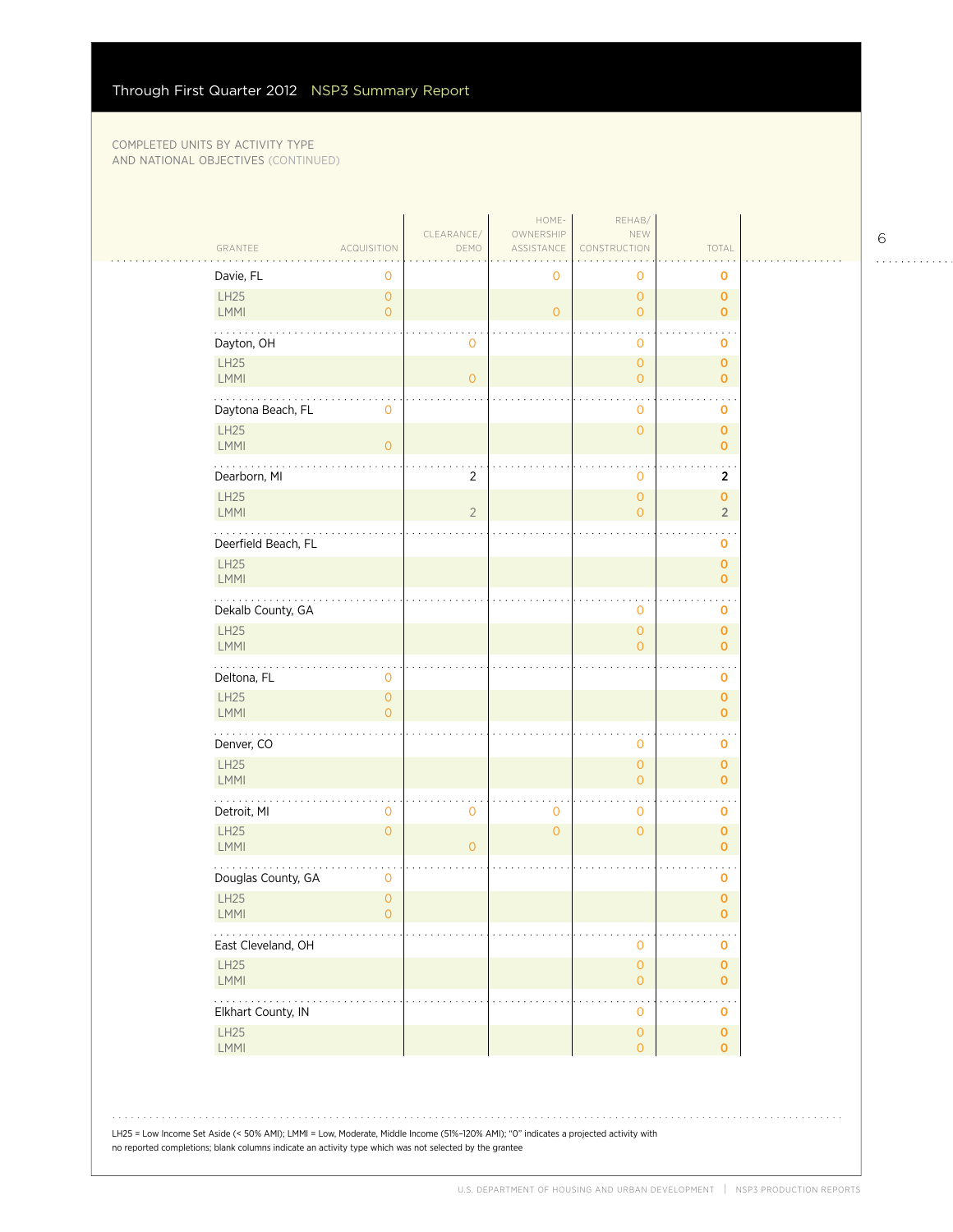|                                    |                                | CLEARANCE/          | HOME-<br>OWNERSHIP                       | REHAB/<br>NEW                         |                                   |
|------------------------------------|--------------------------------|---------------------|------------------------------------------|---------------------------------------|-----------------------------------|
| GRANTEE                            | <b>ACQUISITION</b>             | DEMO                | ASSISTANCE                               | CONSTRUCTION                          | TOTAL                             |
| Elkhart, IN                        |                                | 0                   |                                          | 0                                     | O                                 |
| LH25<br><b>LMMI</b>                |                                | $\overline{O}$      |                                          | $\circ$<br>$\overline{O}$             | $\mathbf{O}$<br>$\mathbf{O}$      |
|                                    |                                |                     |                                          |                                       |                                   |
| Escambia County, FL<br>LH25        |                                |                     |                                          | 5<br>$\mathbf{1}$                     | 5<br>$\mathbb{1}$                 |
| LMMI                               |                                |                     |                                          | $\overline{4}$                        | $\overline{4}$                    |
| Essex County, NJ                   |                                |                     |                                          | $\mathbf 0$                           | $\mathbf 0$                       |
| LH25                               |                                |                     |                                          | $\overline{0}$                        | $\mathbf{O}$                      |
| LMMI                               |                                |                     |                                          | $\overline{0}$                        | $\mathbf{0}$                      |
| Euclid, OH                         |                                | $\mathbf 0$         | $\mathbf 0$                              | $\mathbf 0$                           | $\mathbf 0$                       |
| LH25<br>LMMI                       |                                | $\circ$             | $\overline{0}$                           | $\overline{O}$                        | $\mathbf{O}$<br>$\mathbf{0}$      |
| Flint, MI                          |                                | 0                   |                                          |                                       | 0                                 |
| LMMI                               |                                | $\overline{O}$      |                                          |                                       | $\pmb{0}$                         |
| .<br>Fontana, CA                   | $\mathbf 0$                    |                     |                                          |                                       | $\mathbf 0$                       |
| LH25<br>LMMI                       | $\mathsf{O}\xspace$<br>$\circ$ |                     |                                          |                                       | $\mathbf 0$<br>$\mathbf{0}$       |
|                                    |                                |                     |                                          |                                       |                                   |
| Fort Lauderdale, FL<br><b>LH25</b> | $\mathbf 0$<br>$\overline{0}$  | $\mathbf 0$         | $\mathsf{O}\xspace$<br>$\overline{0}$    |                                       | $\pmb{\mathsf{O}}$<br>$\mathbf 0$ |
| LMMI                               | $\overline{0}$                 | $\overline{O}$      | $\overline{O}$                           |                                       | $\mathbf{O}$                      |
| Fresno County. CA                  | 4                              |                     | 4                                        |                                       | 8                                 |
| LH25<br>LMMI                       | $\preceq$<br>$\mathbb{1}$      |                     | $\overline{\mathcal{S}}$<br>$\mathbf{1}$ |                                       | $\,$ 6 $\,$<br>$\overline{2}$     |
| Fresno, CA                         | $\mathbf 0$                    |                     | $\mathbf 0$                              |                                       | $\mathbf 0$                       |
| LH25<br>LMMI                       | $\overline{0}$<br>$\circ$      |                     | $\overline{0}$                           |                                       | $\mathbf 0$<br>$\mathbf{0}$       |
| Ft. Myers, FL                      | $\mathbf 0$                    |                     |                                          | 0                                     | $\mathbf 0$                       |
| LH25                               | $\theta$<br>$\overline{O}$     |                     |                                          | $\mathsf{O}\xspace$<br>$\overline{O}$ | $\mathbf 0$<br>$\mathbf{o}$       |
| LMMI<br>.                          |                                |                     |                                          |                                       | $\sim$ $\sim$                     |
| Fulton County, GA                  |                                |                     |                                          | 0                                     | $\mathbf 0$                       |
| LH25<br>LMMI                       |                                |                     |                                          | $\mathsf{O}\xspace$<br>$\overline{O}$ | $\pmb{0}$<br>$\mathbf 0$          |
| .<br>Gary, IN                      |                                | $\mathbf 0$         |                                          | $\mathbf 0$                           | $\mathbf 0$                       |
| LH25                               |                                |                     |                                          | $\overline{0}$                        | $\pmb{0}$                         |
| LMMI                               |                                | $\mathsf{O}\xspace$ |                                          | $\overline{O}$                        | $\mathbf{O}$                      |

LH25 = Low Income Set Aside (< 50% AMI); LMMI = Low, Moderate, Middle Income (51%–120% AMI); "0" indicates a projected activity with no reported completions; blank columns indicate an activity type which was not selected by the grantee

7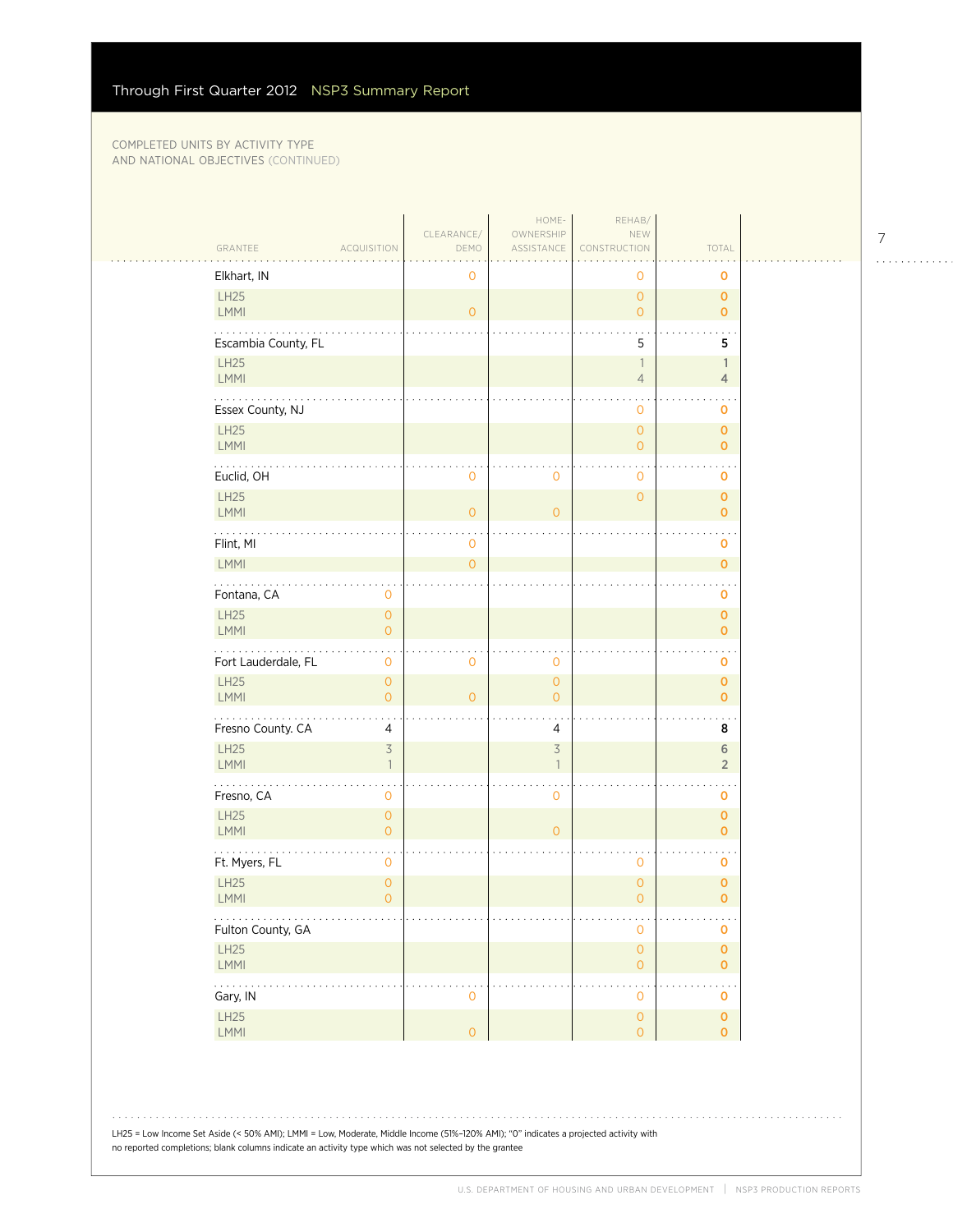|                                                                                                                                                                                                                                                |                     | CLEARANCE/     | HOME-<br>OWNERSHIP  | REHAB/<br>NEW                              |                              |  |
|------------------------------------------------------------------------------------------------------------------------------------------------------------------------------------------------------------------------------------------------|---------------------|----------------|---------------------|--------------------------------------------|------------------------------|--|
| GRANTEE<br><b>ACQUISITION</b>                                                                                                                                                                                                                  |                     | DEMO           | ASSISTANCE          | CONSTRUCTION                               | TOTAL                        |  |
| Genesee County, MI<br>LH25                                                                                                                                                                                                                     | 0<br>$\overline{0}$ | 26             | 0                   |                                            | 26<br>$\mathbf 0$            |  |
| <b>LMMI</b>                                                                                                                                                                                                                                    | $\overline{O}$      | 26             | $\overline{O}$      |                                            | 26                           |  |
| Glendale, AZ                                                                                                                                                                                                                                   |                     | $\mathbf 0$    |                     |                                            | $\mathbf 0$                  |  |
| LH25<br>LMMI                                                                                                                                                                                                                                   |                     | $\mathbf{0}$   |                     |                                            | $\mathbf 0$<br>$\mathbf{o}$  |  |
| .                                                                                                                                                                                                                                              |                     |                |                     |                                            |                              |  |
| Grand Rapids, MI<br>LH25                                                                                                                                                                                                                       |                     | $\mathbf 0$    |                     | 0<br>$\overline{0}$                        | 0<br>$\mathbf 0$             |  |
| LMMI                                                                                                                                                                                                                                           |                     | $\overline{0}$ |                     | $\overline{O}$                             | $\overline{0}$               |  |
| Greeley, CO                                                                                                                                                                                                                                    |                     |                |                     | 0                                          | 0                            |  |
| LH25<br>LMMI                                                                                                                                                                                                                                   |                     |                |                     | $\overline{O}$<br>$\mathbf{0}$             | $\mathbf{O}$<br>$\mathbf{O}$ |  |
|                                                                                                                                                                                                                                                |                     |                |                     |                                            |                              |  |
| Gwinnett County, GA<br>LH25                                                                                                                                                                                                                    | 0<br>$\circ$        |                | 0<br>$\overline{O}$ | 0<br>$\overline{0}$                        | 0<br>$\mathbf 0$             |  |
| <b>LMMI</b>                                                                                                                                                                                                                                    | $\overline{O}$      |                |                     | $\overline{O}$                             | 0                            |  |
| .<br>Hamilton County, OH                                                                                                                                                                                                                       |                     | 4              |                     | 1                                          | 5                            |  |
| LH25<br><b>LMMI</b>                                                                                                                                                                                                                            |                     | $\overline{4}$ |                     | $\overline{\phantom{a}}$<br>$\overline{O}$ | $\mathbf{1}$<br>4            |  |
| Hammond, IN                                                                                                                                                                                                                                    |                     |                |                     | 0                                          | 0                            |  |
| LH25                                                                                                                                                                                                                                           |                     |                |                     | $\mathbf{0}$                               | $\mathbf 0$                  |  |
| <b>LMMI</b>                                                                                                                                                                                                                                    |                     |                |                     | $\overline{O}$                             | $\overline{O}$               |  |
| .<br>Harris County, TX                                                                                                                                                                                                                         |                     |                |                     |                                            | 0                            |  |
| LH25<br><b>LMMI</b>                                                                                                                                                                                                                            |                     |                |                     |                                            | 0<br>$\mathbf{o}$            |  |
| Hawaii State Program                                                                                                                                                                                                                           | 1                   |                |                     | 0                                          | 1                            |  |
| <b>LH25</b>                                                                                                                                                                                                                                    |                     |                |                     | $\overline{0}$                             | $\mathbf{o}$                 |  |
| LMMI                                                                                                                                                                                                                                           | $\overline{1}$      |                |                     |                                            | $\mathbf{1}$                 |  |
| Hemet, CA                                                                                                                                                                                                                                      | 0                   |                |                     |                                            | 0                            |  |
| LH25<br><b>LMMI</b>                                                                                                                                                                                                                            | $\circ$<br>0        |                |                     |                                            | $\mathbf 0$<br>0             |  |
| Henderson, NV                                                                                                                                                                                                                                  |                     | $\mathbf 0$    |                     | 4                                          | 4                            |  |
| LH25                                                                                                                                                                                                                                           |                     |                |                     | $\overline{0}$                             | 0                            |  |
| LMMI<br>$\cdots$                                                                                                                                                                                                                               |                     | $\mathbf 0$    |                     | $\overline{4}$                             | 4<br>$\ddot{\phantom{0}}$    |  |
| Hennepin County, MN                                                                                                                                                                                                                            | 1                   |                |                     |                                            | 1                            |  |
| LH25<br>LMMI                                                                                                                                                                                                                                   | 0<br>$\overline{1}$ |                |                     |                                            | 0<br>$\mathbf{1}$            |  |
|                                                                                                                                                                                                                                                |                     |                |                     |                                            |                              |  |
| LH25 = Low Income Set Aside (< 50% AMI); LMMI = Low, Moderate, Middle Income (51%-120% AMI); "0" indicates a projected activity with<br>no reported completions; blank columns indicate an activity type which was not selected by the grantee |                     |                |                     |                                            |                              |  |

8

. . . . . . . . . . . .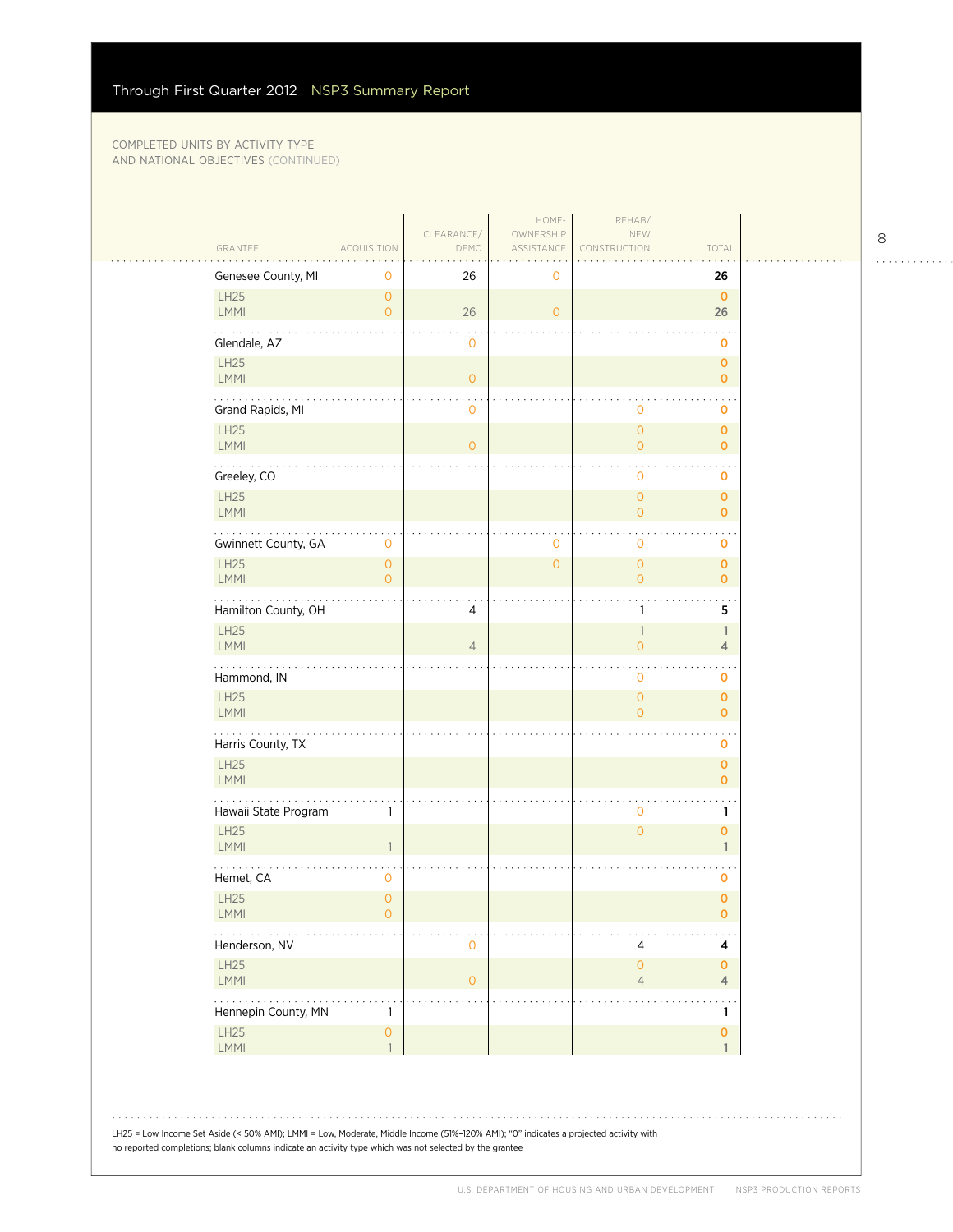| GRANTEE                                    | <b>ACQUISITION</b>                    | CLEARANCE/<br>DEMO | HOME-<br>OWNERSHIP<br>ASSISTANCE | REHAB/<br>NEW<br>CONSTRUCTION         | TOTAL                         |
|--------------------------------------------|---------------------------------------|--------------------|----------------------------------|---------------------------------------|-------------------------------|
| Henry County, GA                           | 0                                     |                    |                                  |                                       | 0                             |
| <b>LH25</b><br>LMMI                        | 0<br>$\overline{O}$                   |                    |                                  |                                       | $\mathbf 0$<br>$\overline{0}$ |
| Hernando County, FL                        |                                       |                    |                                  | $\mathbf 0$                           | o                             |
| <b>LH25</b><br>LMMI                        |                                       |                    |                                  | $\mathsf{O}\xspace$<br>$\mathbf{O}$   | $\mathbf 0$<br>$\overline{0}$ |
| .<br>Hialeah, FL                           |                                       |                    |                                  | $\mathbf 0$                           | o                             |
| LMMI                                       |                                       |                    |                                  | $\mathsf{O}\xspace$                   | $\mathbf 0$                   |
| $\sim$ $\sim$ $\sim$<br>Hidalgo County, TX | 0                                     |                    |                                  | $\ddot{\phantom{1}}$<br>$\mathbf 0$   | 0                             |
| <b>LH25</b>                                | $\overline{O}$                        |                    |                                  | $\mathsf{O}\xspace$                   | $\mathbf{O}$                  |
| Hillsborough County, FL<br><b>LH25</b>     | $\overline{2}$<br>$\mathsf{O}\xspace$ | $\mathbf 0$        |                                  | $\mathbf 0$                           | $\overline{2}$<br>$\mathbf 0$ |
| LMMI                                       | $\overline{2}$                        | $\overline{O}$     |                                  | $\mathbf{O}$                          | $\overline{2}$                |
| Hollywood, FL                              | 0                                     | 3                  |                                  | $\mathbf 0$                           | 3                             |
| <b>LH25</b><br>LMMI                        | $\overline{0}$                        | $\overline{3}$     |                                  | $\mathsf{O}\xspace$<br>$\mathbf{O}$   | $\mathbf 0$<br>$\overline{3}$ |
| Houston, TX                                |                                       | 0                  |                                  |                                       | $\mathbf 0$                   |
| <b>LH25</b><br>LMMI                        |                                       | $\overline{O}$     |                                  |                                       | $\mathbf 0$<br>0              |
| Imperial County, CA                        |                                       |                    | $\mathbf 0$                      | $\mathbf 0$                           | 0                             |
| <b>LH25</b><br>LMMI                        |                                       |                    | $\mathsf{O}\xspace$<br>$\Omega$  | $\mathsf{O}\xspace$<br>$\overline{0}$ | $\mathbf 0$<br>$\mathbf{o}$   |
| Indian River County, FL                    | 0                                     |                    |                                  |                                       | $\mathbf 0$                   |
| <b>LH25</b><br>LMMI                        | $\mathsf{O}\xspace$<br>$\Omega$       |                    |                                  |                                       | $\mathbf 0$<br>0              |
| Indianapolis, IN                           |                                       |                    |                                  | $\mathbf 0$                           | o                             |
| <b>LH25</b><br>LMMI                        |                                       |                    |                                  | $\mathsf{O}\xspace$<br>$\mathbf{O}$   | $\mathbf 0$<br>$\overline{0}$ |
| Indio, CA                                  |                                       |                    |                                  | $\mathbf 0$                           | O                             |
| <b>LH25</b><br>LMMI                        |                                       |                    |                                  | $\mathsf{O}\xspace$<br>$\circ$        | $\pmb{0}$<br>$\overline{0}$   |
| $\sim 100$<br>Islip Town, NY               |                                       |                    |                                  | 0                                     | 0                             |
| <b>LH25</b><br>LMMI                        |                                       |                    |                                  | $\mathsf{O}\xspace$<br>$\mathbf 0$    | $\mathbf 0$<br>0              |
| Jackson County, MI                         |                                       | 0                  |                                  | $\mathbf 0$                           | 0                             |
| LH25<br>LMMI                               |                                       | $\overline{O}$     |                                  | $\mathbf{O}$<br>$\mathbf{O}$          | $\mathbf 0$<br>0              |

9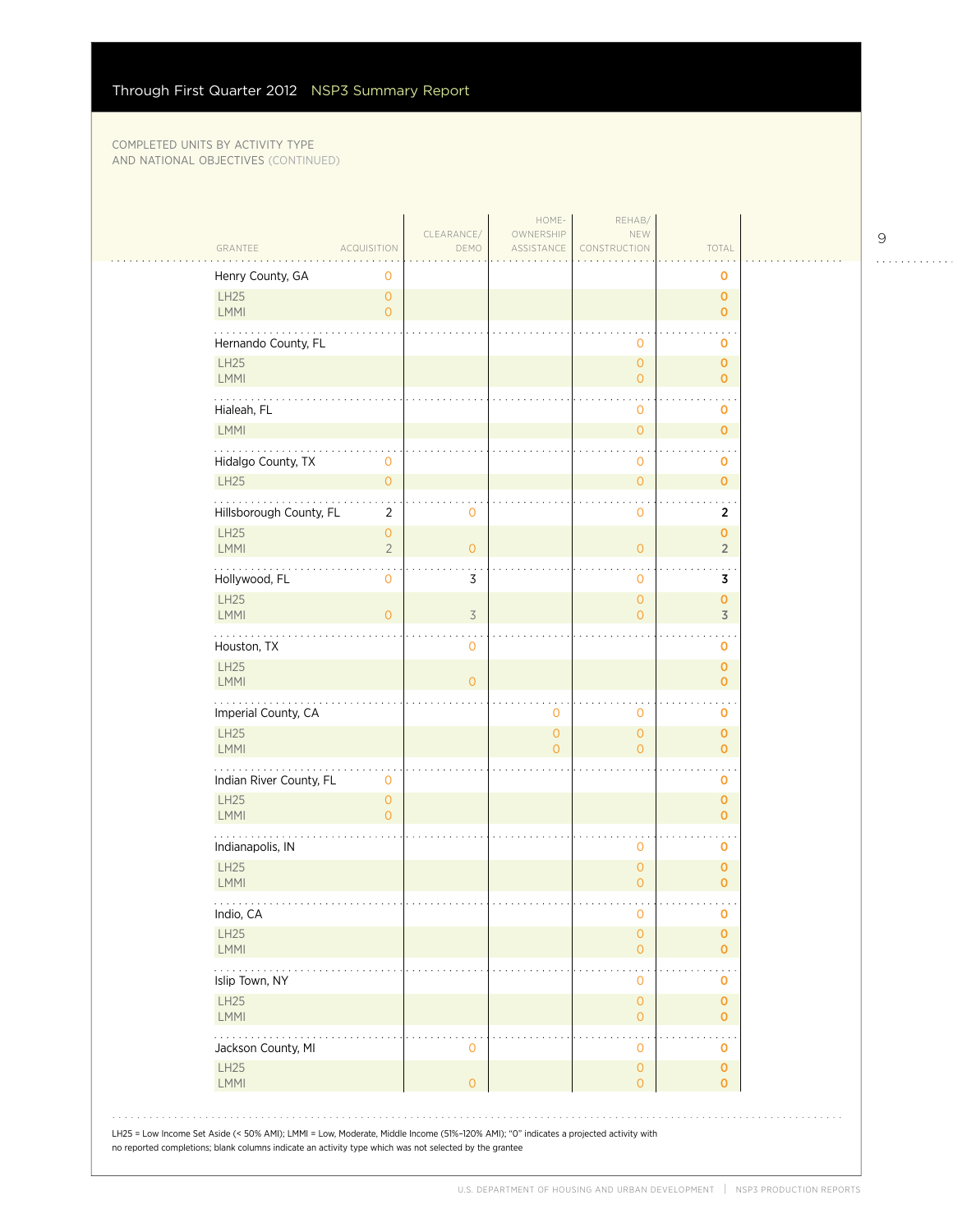| GRANTEE<br><b>ACQUISITION</b>             |                                       | CLEARANCE/<br>DEMO | HOME-<br>OWNERSHIP<br>ASSISTANCE | REHAB/<br>NEW<br>NSTRUCTION           | TOTAL                              |  |
|-------------------------------------------|---------------------------------------|--------------------|----------------------------------|---------------------------------------|------------------------------------|--|
| Jacksonville-Duval, FL                    |                                       | $\mathbf 0$        | 0                                | 0                                     | 0                                  |  |
| <b>LH25</b><br>LMMI                       |                                       | $\mathbf{O}$       | $\circ$                          | $\overline{0}$<br>$\overline{0}$      | $\mathbf 0$<br>$\mathbf{O}$        |  |
| Kansas City, KS                           |                                       | $\mathbf 0$        |                                  | 0                                     | O                                  |  |
| <b>LH25</b><br>LMMI                       |                                       | $\overline{O}$     |                                  | $\mathsf O$<br>$\overline{0}$         | $\pmb{\mathsf{O}}$<br>$\mathbf{o}$ |  |
| Kansas City, MO                           |                                       |                    |                                  | 0                                     | O                                  |  |
| <b>LH25</b><br>LMMI                       |                                       |                    |                                  | $\overline{0}$<br>0                   | $\mathbf{O}$<br>$\mathbf 0$        |  |
| Kern County, CA                           |                                       |                    |                                  | 0                                     | 0                                  |  |
| <b>LH25</b><br>LMMI                       |                                       |                    |                                  | $\mathsf{O}\xspace$<br>$\overline{0}$ | $\mathbf 0$<br>$\mathbf 0$         |  |
| Kissimmee, FL                             |                                       |                    |                                  | 0                                     | $\mathbf 0$                        |  |
| <b>LH25</b><br>LMMI                       |                                       |                    |                                  | $\mathsf{O}\xspace$<br>$\overline{0}$ | $\mathbf 0$<br>$\mathbf{o}$        |  |
| Kokomo, IN                                | 0                                     | 0                  |                                  | $\ddot{\phantom{1}}$<br>0             | 0                                  |  |
| LH25<br>LMMI                              | $\mathsf{O}\xspace$<br>$\overline{O}$ | $\overline{0}$     |                                  | $\mathsf{O}\xspace$<br>$\overline{0}$ | $\mathbf 0$<br>$\mathbf{o}$        |  |
| Lake County, FL                           | $\mathbf 0$                           |                    |                                  |                                       | 0                                  |  |
| <b>LH25</b><br>LMMI                       | $\mathbf{O}$<br>$\overline{O}$        |                    |                                  |                                       | $\mathbf 0$<br>$\mathbf 0$         |  |
| .<br>Lake County, IL                      |                                       |                    |                                  | 0                                     | 0                                  |  |
| LH25<br>LMMI                              |                                       |                    |                                  | $\mathsf O$<br>$\overline{0}$         | $\mathbf 0$<br>$\mathbf{O}$        |  |
| Lake County, IN                           | $\mathbf 0$                           |                    |                                  |                                       | O                                  |  |
| <b>LH25</b><br>LMMI                       | $\overline{O}$                        |                    |                                  |                                       | $\mathbf 0$<br>$\mathbf 0$         |  |
| Lakeland, FL                              |                                       |                    |                                  | 0                                     | 0                                  |  |
| LH25<br><b>LMMI</b>                       |                                       |                    |                                  | $\mathsf{O}\xspace$<br>0              | $\mathbf 0$<br>0                   |  |
| $\cdots$<br>Lancaster, CA                 | 0                                     |                    |                                  | 0                                     | o                                  |  |
| LH25<br>LMMI                              | $\mathsf{O}\xspace$<br>$\overline{0}$ |                    |                                  | $\mathsf O$<br>$\mathsf{O}\xspace$    | $\pmb{0}$<br>$\overline{0}$        |  |
| $\omega$ is a second order<br>Lansing, MI |                                       |                    |                                  | $\ddot{\phantom{0}}$<br>0             | $\ddotsc$<br>0                     |  |
| LH25<br>LMMI                              |                                       |                    |                                  | $\mathsf{O}\xspace$<br>$\overline{0}$ | $\mathbf 0$<br>0                   |  |
|                                           |                                       |                    |                                  |                                       |                                    |  |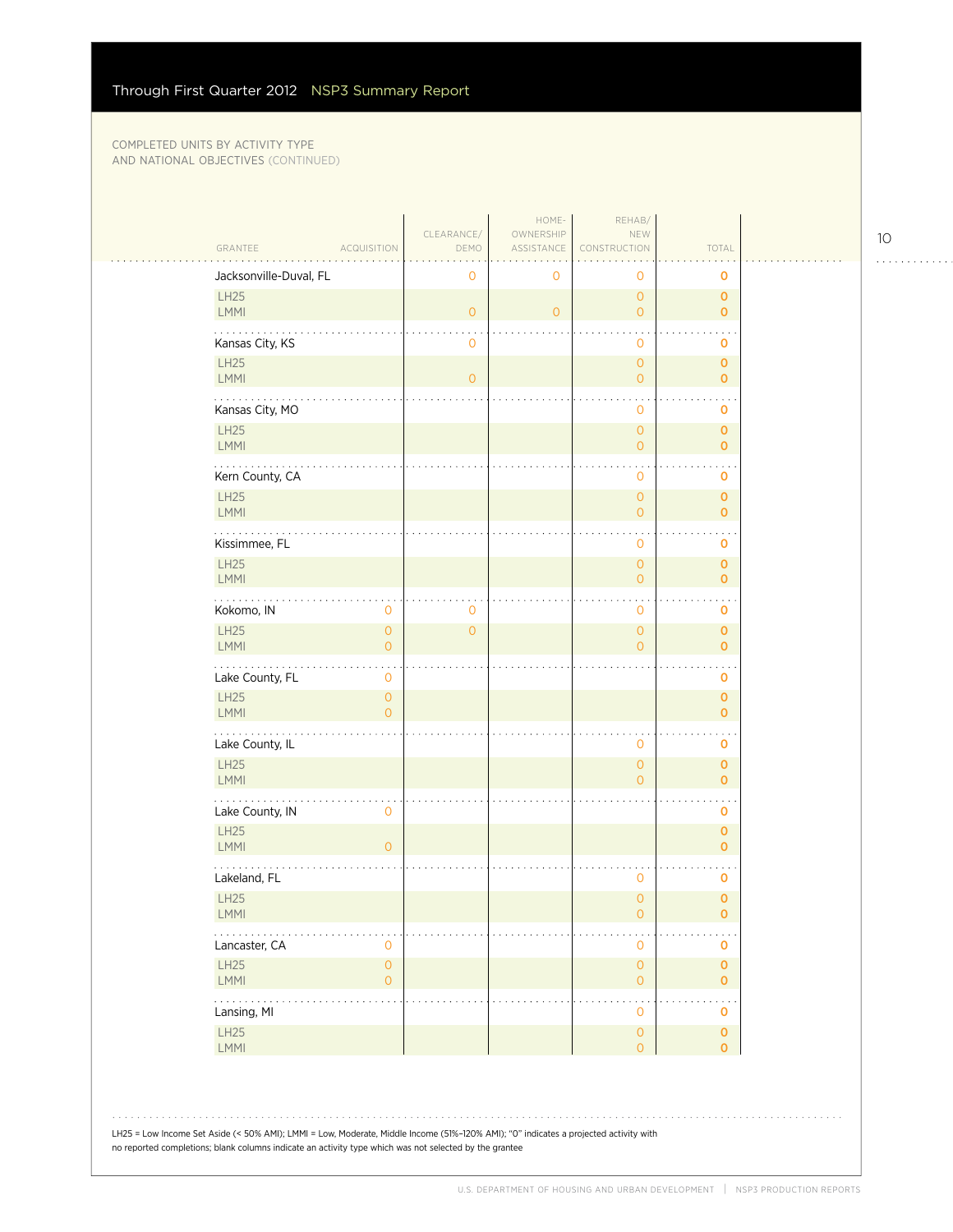| GRANTEE                     | <b>ACQUISITION</b>               | CLEARANCE/<br>DEMO | HOME-<br>OWNERSHIP<br>ASSISTANCE | REHAB/<br>NEW<br>CONSTRUCTION         | TOTAL                         |  |
|-----------------------------|----------------------------------|--------------------|----------------------------------|---------------------------------------|-------------------------------|--|
| Las Vegas, NV               | 0                                |                    | $\mathbf 0$                      | 0                                     | O                             |  |
| <b>LH25</b><br><b>LMMI</b>  | $\overline{O}$                   |                    | $\mathsf{O}\xspace$              | $\overline{O}$                        | $\mathbf{O}$<br>$\mathbf{O}$  |  |
| Lauderhill, FL              | 0                                | 0                  | $\mathbf 0$                      |                                       | 0                             |  |
| LH25                        | 0                                |                    | $\mathsf{O}\xspace$              |                                       | $\mathbf{O}$                  |  |
| <b>LMMI</b>                 | $\overline{0}$                   | $\circ$            | $\overline{O}$                   |                                       | $\overline{0}$                |  |
| .<br>Lee County, FL         |                                  |                    |                                  | $\mathbf{1}$                          | 1                             |  |
| <b>LH25</b>                 |                                  |                    |                                  | $\overline{0}$                        | $\mathbf 0$                   |  |
| <b>LMMI</b>                 |                                  |                    |                                  | $\mathbf{1}$                          | $\mathbf{1}$                  |  |
| Long Beach, CA              | 0                                |                    |                                  |                                       | 0                             |  |
| <b>LH25</b><br>LMMI         | $\overline{0}$<br>0              |                    |                                  |                                       | $\mathbf{O}$<br>$\mathbf 0$   |  |
| Lorain County, OH           |                                  | 4                  |                                  | 0                                     | 4                             |  |
| <b>LH25</b>                 |                                  |                    |                                  | $\mathbf 0$                           | $\mathbf{O}$                  |  |
| LMMI                        |                                  | $\overline{4}$     |                                  | $\overline{0}$                        | $\overline{4}$                |  |
| .<br>Los Angeles County, CA | 0                                |                    |                                  |                                       | o                             |  |
| <b>LH25</b>                 | $\overline{O}$                   |                    |                                  |                                       | $\mathbf{O}$                  |  |
| Los Angeles, CA             |                                  |                    |                                  | $\mathbf 0$                           | $\mathbf 0$                   |  |
| <b>LH25</b><br><b>LMMI</b>  |                                  |                    |                                  | $\overline{0}$<br>$\Omega$            | $\mathbf 0$<br>$\overline{O}$ |  |
| Macomb County, MI           |                                  |                    |                                  | 0                                     | O                             |  |
| <b>LH25</b>                 |                                  |                    |                                  | $\overline{O}$                        | $\mathbf{O}$                  |  |
| .                           |                                  |                    |                                  |                                       |                               |  |
| Macon, GA                   | 0                                | 0                  |                                  | 0                                     | o                             |  |
| <b>LH25</b><br><b>LMMI</b>  | $\overline{O}$<br>$\overline{O}$ | $\overline{O}$     |                                  | $\mathbf{0}$<br>$\overline{O}$        | $\mathbf{O}$<br>$\mathbf{o}$  |  |
| Madera County, CA           |                                  | $\mathbf{O}$       | $\mathbf 0$                      | 0                                     | 0                             |  |
| <b>LH25</b>                 |                                  |                    |                                  | $\overline{0}$                        | $\mathbf{O}$                  |  |
| LMMI                        |                                  | $\overline{0}$     | $\overline{O}$                   |                                       | $\overline{0}$                |  |
| Manatee County, FL          |                                  |                    |                                  | 0                                     | 0                             |  |
| <b>LH25</b><br>LMMI         |                                  |                    |                                  | $\overline{0}$<br>$\overline{O}$      | $\mathbf 0$<br>$\overline{0}$ |  |
| Margate, FL                 | 0                                |                    |                                  |                                       | o                             |  |
| <b>LH25</b><br>LMMI         | $\overline{0}$                   |                    |                                  |                                       | $\mathbf 0$<br>$\mathbf 0$    |  |
| Maricopa County, AZ         |                                  |                    |                                  | 0                                     | 0                             |  |
| <b>LH25</b><br>LMMI         |                                  |                    |                                  | $\mathsf{O}\xspace$<br>$\overline{O}$ | $\mathbf 0$<br>0              |  |

11

. . . . . . . . . . . .

 $\ddot{\phantom{a}}$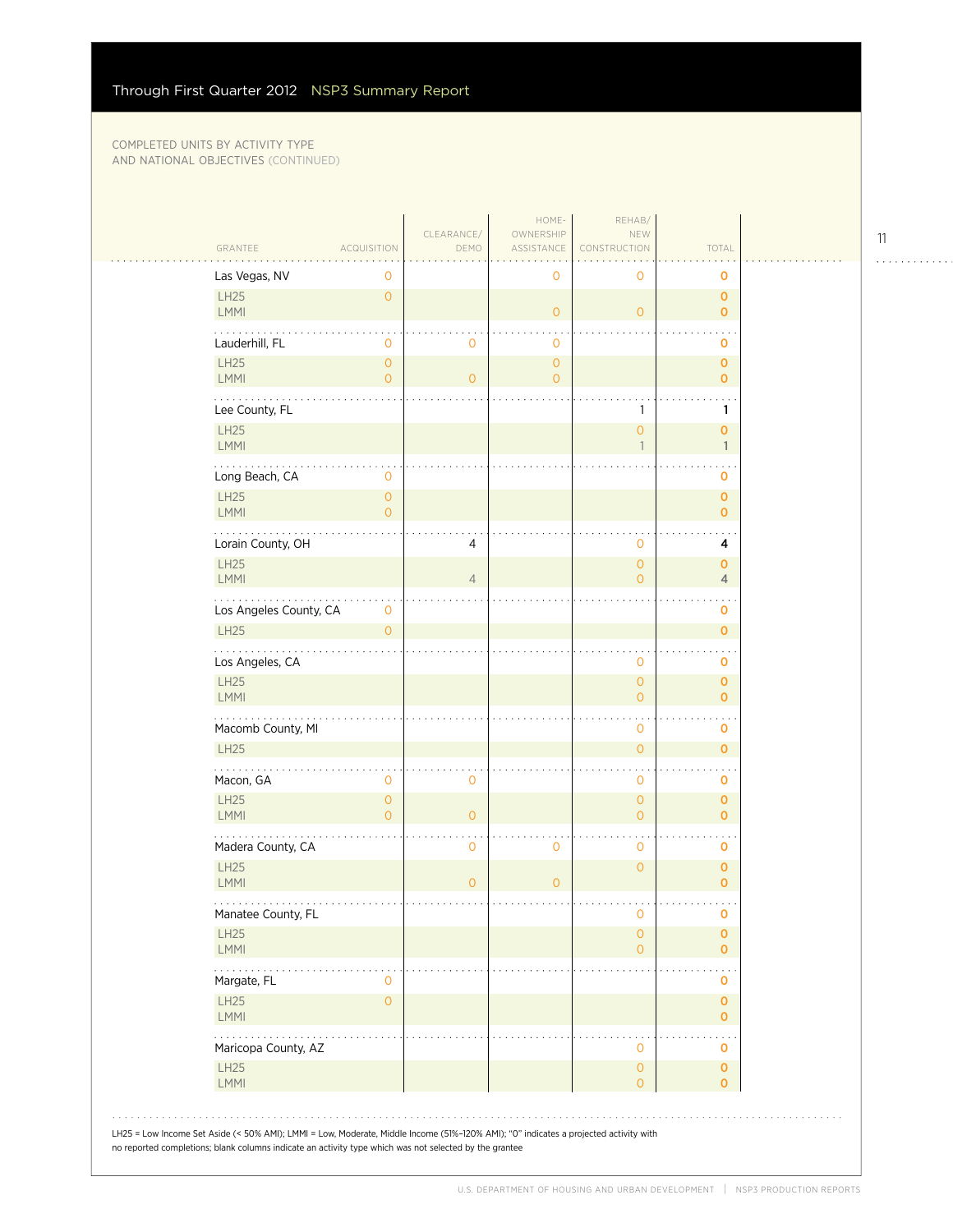| GRANTEE<br><b>ACQUISITION</b>                                            | CLEARANCE/<br>DEMO  | HOME-<br>OWNERSHIP<br>ASSISTANCE | REHAB/<br>NEW<br>CONSTRUCTION         | TOTAL                             |  |
|--------------------------------------------------------------------------|---------------------|----------------------------------|---------------------------------------|-----------------------------------|--|
| Marion County, FL                                                        | 0                   | 0                                | $\circ$                               | 0                                 |  |
| LH25<br>LMMI                                                             | $\overline{0}$      | $\mathsf{O}\xspace$              | $\overline{O}$<br>$\overline{O}$      | $\mathbf 0$<br>$\mathbf{o}$       |  |
| Martin County, FL                                                        |                     | 0                                | $\mathbf 0$                           | 0                                 |  |
| <b>LH25</b><br>LMMI                                                      |                     | $\overline{O}$                   | $\overline{0}$<br>$\overline{O}$      | $\pmb{0}$<br>$\mathbf{o}$         |  |
| Melbourne, FL<br>0                                                       |                     |                                  |                                       | o                                 |  |
| LH25<br>$\mathsf{O}\xspace$<br>LMMI<br>$\overline{0}$                    |                     |                                  |                                       | $\mathbf 0$<br>$\mathbf 0$        |  |
| Memphis, TN                                                              | 0                   |                                  | $\mathbf 0$                           | $\mathbf 0$                       |  |
| LH25<br>LMMI                                                             | $\overline{O}$      |                                  | $\mathsf{O}\xspace$<br>$\overline{O}$ | $\pmb{\mathsf{O}}$<br>$\mathbf 0$ |  |
| Merced County, CA                                                        | 0                   | 0                                |                                       | $\mathbf 0$                       |  |
| LH25<br>LMMI                                                             | $\overline{0}$      | $\mathsf{O}\xspace$              |                                       | $\pmb{0}$<br>$\mathbf 0$          |  |
| .<br>Merced, CA<br>0                                                     |                     | 0                                | $\mathbf 0$                           | $\ddot{\phantom{0}}$<br>o         |  |
| LH25<br><b>LMMI</b><br>$\overline{0}$                                    |                     | $\overline{O}$                   | $\overline{O}$                        | $\mathbf 0$<br>$\mathbf 0$        |  |
| Mesa, AZ                                                                 |                     |                                  | $\mathbf 0$                           | $\mathbf 0$                       |  |
| LH25<br>LMMI                                                             |                     |                                  | $\overline{O}$<br>$\overline{O}$      | $\pmb{0}$<br>$\mathbf 0$          |  |
| .<br>Miami Beach, FL                                                     |                     |                                  | $\mathbf 0$                           | o                                 |  |
| LH25<br><b>LMMI</b>                                                      |                     |                                  | $\mathsf{O}\xspace$<br>$\overline{O}$ | $\pmb{0}$<br>$\mathbf 0$          |  |
| Miami Gardens City, FL<br>$\mathbf 0$                                    | 1                   |                                  | $\mathbf 0$                           | 1                                 |  |
| <b>LH25</b><br>$\mathsf{O}\xspace$<br><b>LMMI</b><br>$\mathsf{O}\xspace$ |                     |                                  | $\overline{O}$                        | $\mathbf 0$<br>$\mathbf{1}$       |  |
| Miami, FL<br>$\mathbf 0$                                                 |                     |                                  | $\mathbf 0$                           | $\mathbf 0$                       |  |
| LH25<br>$\mathsf{O}$<br>LMMI<br>$\mathsf{O}\xspace$                      |                     |                                  | $\mathsf O$                           | $\mathbf 0$<br>0                  |  |
| Miami-Dade County, FL                                                    | 0                   |                                  |                                       | 0                                 |  |
| LMMI                                                                     | $\mathsf{O}\xspace$ |                                  |                                       | $\pmb{0}$                         |  |
| .<br>Milwaukee, WI                                                       | 0                   | $\mathbf 0$                      | $\mathbf 0$                           | $\mathbf 0$                       |  |
| LH25<br>LMMI                                                             | $\mathsf{O}\xspace$ | $\mathsf{O}\xspace$              | $\mathsf{O}\xspace$<br>$\overline{O}$ | $\pmb{0}$<br>$\mathbf 0$          |  |

12 . . . . . . . . . . . .

LH25 = Low Income Set Aside (< 50% AMI); LMMI = Low, Moderate, Middle Income (51%–120% AMI); "0" indicates a projected activity with no reported completions; blank columns indicate an activity type which was not selected by the grantee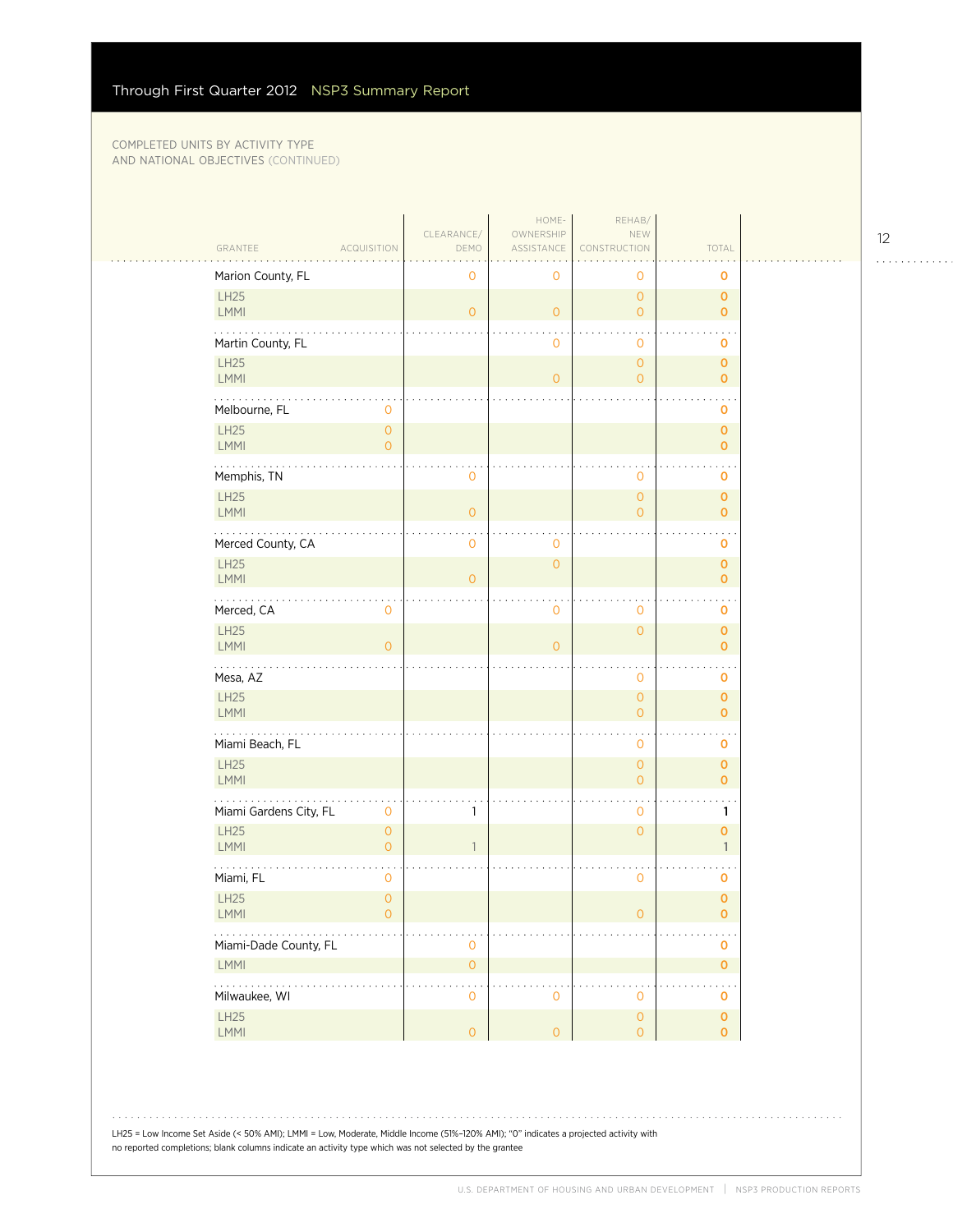|                                         |                                            | CLEARANCE/          | HOME-<br>OWNERSHIP       | REHAB/<br>NEW                         |                              |
|-----------------------------------------|--------------------------------------------|---------------------|--------------------------|---------------------------------------|------------------------------|
| GRANTEE                                 | <b>ACQUISITION</b>                         | DEMO                | ASSISTANCE               | CONSTRUCTION                          | TOTAL                        |
| Minneapolis, MN                         |                                            | 0                   |                          | 0                                     | 0                            |
| <b>LH25</b><br><b>LMMI</b>              |                                            | $\overline{O}$      |                          | $\circ$<br>$\overline{O}$             | 0<br>$\overline{O}$          |
| Miramar, FL                             |                                            |                     | 3                        | $\mathbf{O}$                          | 3                            |
| LH25                                    |                                            |                     | $\overline{\phantom{a}}$ | $\circ$                               | 1                            |
| <b>LMMI</b>                             |                                            |                     | $\sqrt{2}$               | $\overline{O}$                        | $\overline{2}$               |
| Modesto, CA                             | 0                                          | 0                   |                          |                                       | 0                            |
| LH25<br><b>LMMI</b>                     | $\mathsf{O}\xspace$<br>$\overline{O}$      | $\overline{O}$      |                          |                                       | $\mathbf 0$<br>$\mathbf{O}$  |
|                                         |                                            |                     |                          |                                       |                              |
| Mohave County, AZ<br><b>LH25</b>        | $\overline{4}$<br>$\overline{\mathcal{S}}$ |                     |                          |                                       | 4<br>$\overline{3}$          |
| <b>LMMI</b>                             | $\overline{1}$                             |                     |                          |                                       | $\mathbf{1}$                 |
| Monterey County, CA                     | 0                                          |                     |                          |                                       | 0                            |
| <b>LH25</b>                             | $\overline{0}$                             |                     |                          |                                       | $\overline{0}$               |
| <b>LMMI</b>                             | $\Omega$                                   |                     |                          |                                       | 0                            |
| Montgomery County, OH                   |                                            | 0                   |                          | $\mathbf 0$                           | 0                            |
| <b>LH25</b><br><b>LMMI</b>              |                                            | $\overline{O}$      |                          | $\mathsf{O}\xspace$<br>$\overline{0}$ | $\mathbf{o}$<br>$\mathbf{o}$ |
| Moreno Valley, CA                       | 0                                          | 0                   | $\mathsf{O}\xspace$      | $\mathbf{O}$                          | 0                            |
| <b>LH25</b>                             | $\mathsf{O}\xspace$                        |                     |                          |                                       | 0                            |
| <b>LMMI</b>                             | $\overline{O}$                             | $\Omega$            | $\overline{O}$           | $\circ$                               | $\overline{O}$               |
| .<br>Muncie, IN                         |                                            |                     |                          | 0                                     | 0                            |
| <b>LH25</b><br><b>LMMI</b>              |                                            |                     |                          | $\circ$<br>$\overline{O}$             | $\overline{O}$<br>0          |
|                                         |                                            |                     |                          |                                       |                              |
| New Mexico State Program<br><b>LH25</b> |                                            |                     |                          | $\mathbf 0$<br>$\overline{0}$         | 0<br>0                       |
| <b>LMMI</b>                             |                                            |                     |                          | $\overline{O}$                        | $\overline{0}$               |
| New York City, NY                       | $\mathbf 0$                                |                     |                          |                                       | 0                            |
| <b>LH25</b>                             | $\overline{0}$                             |                     |                          |                                       | 0                            |
| <b>LMMI</b>                             |                                            |                     |                          |                                       | 0                            |
| Newark, NJ                              |                                            | 0<br>$\overline{0}$ |                          | $\mathbf{O}$                          | 0                            |
| LH25<br>LMMI                            |                                            | $\overline{O}$      |                          | $\mathsf{O}\xspace$<br>$\circ$        | $\pmb{\mathsf{O}}$<br>0      |
| $\ddotsc$<br>North Miami, FL            |                                            |                     |                          | $\mathbf{O}$                          | 0                            |
| LH25                                    |                                            |                     |                          | $\mathsf{O}\xspace$                   | $\mathbf 0$                  |
| LMMI                                    |                                            |                     |                          | $\Omega$                              | $\mathbf{0}$                 |
|                                         |                                            |                     |                          |                                       |                              |

no reported completions; blank columns indicate an activity type which was not selected by the grantee

13

. . . . . . . . . . . .

 $\ddot{\phantom{a}}$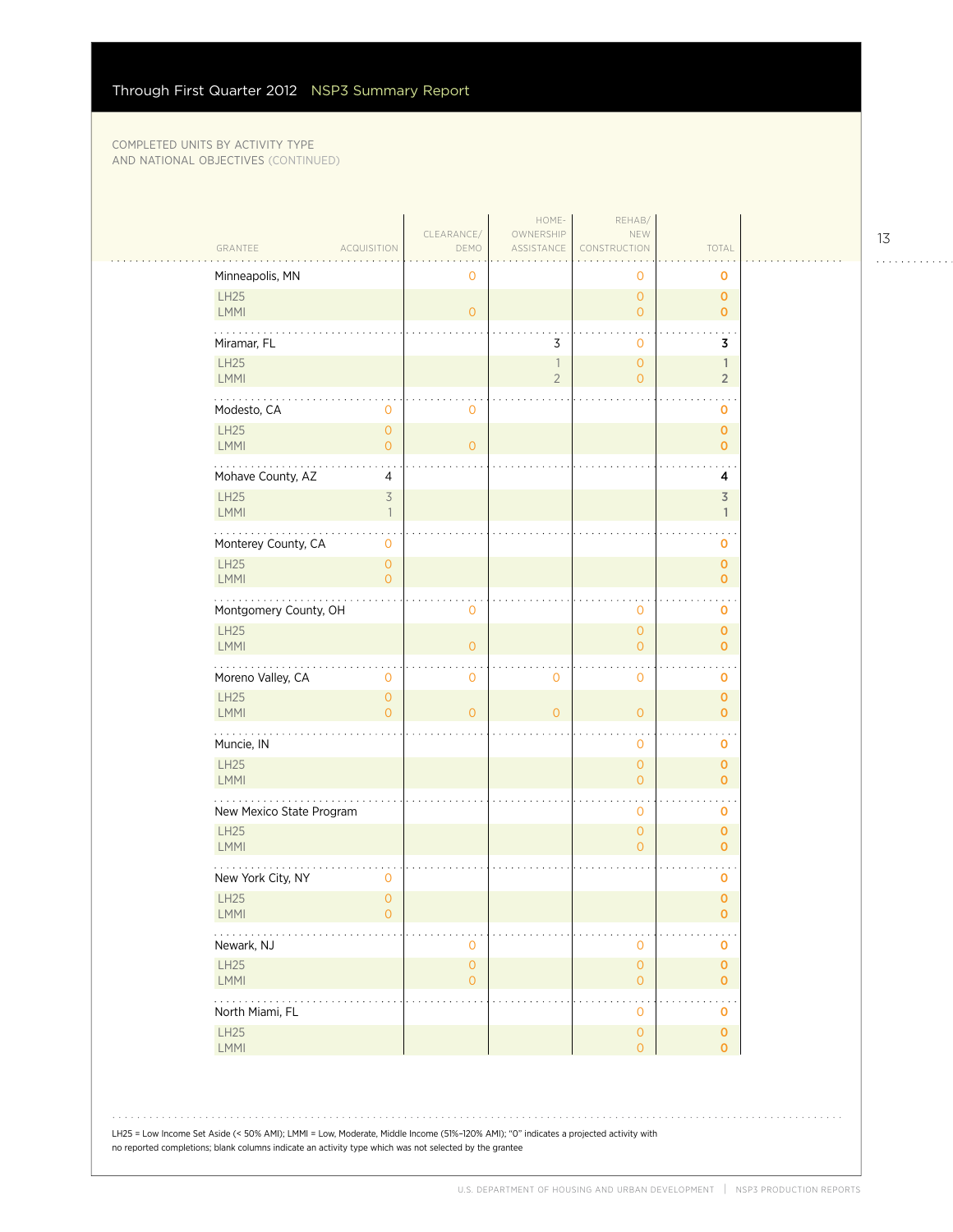$\mathcal{L}_{\mathcal{A}}$ 

| GRANTEE                    | <b>ACQUISITION</b>                         | CLEARANCE/<br>DEMO         | HOME-<br>OWNERSHIP<br>ASSISTANCE      | REHAB/<br>NEW<br>CONSTRUCTION         | TOTAL                        |  |
|----------------------------|--------------------------------------------|----------------------------|---------------------------------------|---------------------------------------|------------------------------|--|
| Northern Mariana Islands   |                                            |                            |                                       | 0                                     | 0                            |  |
| <b>LH25</b><br>LMMI        |                                            |                            |                                       | $\overline{0}$<br>$\overline{0}$      | $\mathbf 0$<br>$\mathbf{O}$  |  |
| Oakland County, MI         |                                            | $\mathbf{0}$               | 0                                     |                                       | O                            |  |
| <b>LH25</b><br>LMMI        |                                            | $\overline{0}$             | $\mathsf{O}\xspace$<br>$\overline{O}$ |                                       | $\mathbf 0$<br>$\mathbf 0$   |  |
| Oakland, CA                |                                            |                            |                                       | 0                                     | O                            |  |
| LH25<br>LMMI               |                                            |                            |                                       | $\overline{0}$<br>0                   | $\mathbf 0$<br>$\mathbf 0$   |  |
| Oklahoma State Program     |                                            | $\circ$                    |                                       | 0                                     | O                            |  |
| <b>LH25</b><br>LMMI        |                                            | $\overline{O}$             |                                       | $\overline{0}$<br>$\overline{0}$      | $\mathbf 0$<br>$\mathbf 0$   |  |
| Omaha, NE                  |                                            |                            |                                       | 0                                     | O                            |  |
| LH25<br>LMMI               |                                            |                            |                                       | $\mathsf{O}\xspace$<br>$\overline{0}$ | $\mathbf 0$<br>$\mathbf{O}$  |  |
| Ontario, CA                |                                            |                            | 0                                     | 1                                     | 1                            |  |
| LH25<br>LMMI               |                                            |                            | $\overline{O}$                        | $\mathbb{1}$<br>$\overline{0}$        | $\mathbb{1}$<br>$\mathbf{o}$ |  |
| Orange County, CA          | $\mathbf 0$                                |                            |                                       |                                       | 0                            |  |
| <b>LH25</b>                | $\mathbf{O}$                               |                            |                                       |                                       | $\mathbf 0$                  |  |
| Orange County, FL          | $\mathbf 0$                                | 0                          | 0                                     | 0                                     | 0                            |  |
| <b>LH25</b><br><b>LMMI</b> | $\mathbf{O}$                               | $\overline{O}$<br>$\Omega$ | $\overline{0}$<br>$\overline{0}$      | $\overline{0}$<br>$\overline{0}$      | $\mathbf 0$<br>$\mathbf 0$   |  |
| .<br>Orlando, FL           | $\mathbf 0$                                |                            |                                       |                                       | O                            |  |
| LH25<br>LMMI               | $\mathsf{O}\xspace$<br>$\Omega$            |                            |                                       |                                       | $\mathbf 0$<br>$\mathbf{O}$  |  |
| Osceola County, FL         |                                            |                            |                                       | 0                                     | 0                            |  |
| <b>LH25</b><br>LMMI        |                                            |                            |                                       | $\mathsf{O}\xspace$<br>$\overline{0}$ | $\circ$<br>$\mathbf 0$       |  |
| .<br>Palm Bay, FL          | $\mathbf 0$                                |                            |                                       | $\mathsf{O}\xspace$                   | $\sim$ $\sim$<br>0           |  |
| LH25<br>LMMI               | $\mathsf{O}\xspace$<br>$\mathsf{O}\xspace$ |                            |                                       | $\mathsf{O}\xspace$<br>$\overline{O}$ | $\pmb{0}$<br>$\mathbf 0$     |  |
| .<br>Palm Beach County, FL | $\mathbf 0$                                |                            |                                       | $\mathbf 0$                           | $\mathbf 0$                  |  |
| LH25<br>LMMI               | $\mathsf{O}\xspace$<br>$\overline{0}$      |                            |                                       | $\mathsf{O}\xspace$                   | $\mathbf 0$<br>$\mathbf{O}$  |  |
|                            |                                            |                            |                                       |                                       |                              |  |

LH25 = Low Income Set Aside (< 50% AMI); LMMI = Low, Moderate, Middle Income (51%–120% AMI); "0" indicates a projected activity with no reported completions; blank columns indicate an activity type which was not selected by the grantee

14

. . . . . . . . . . . .

 $\mathbb{R}$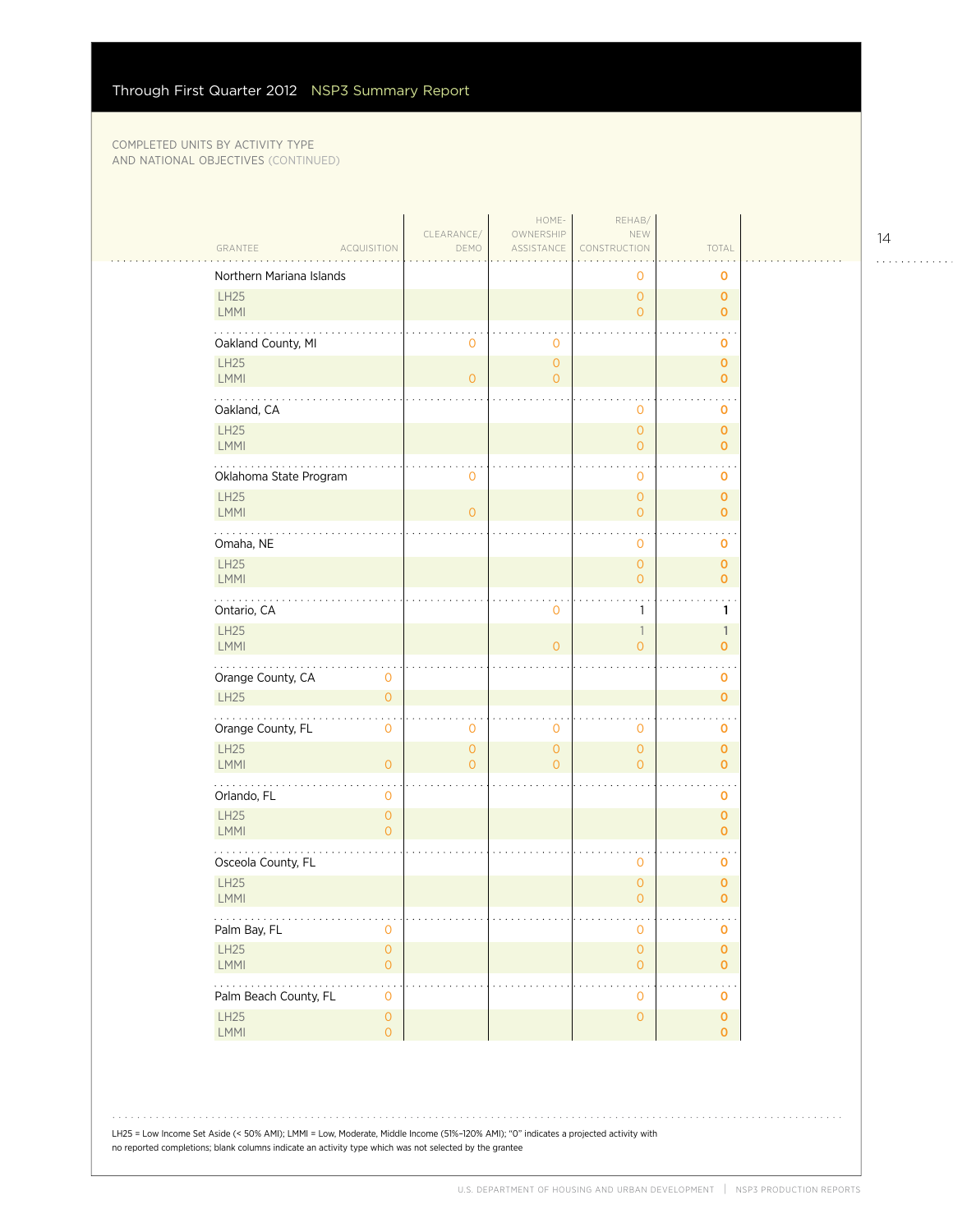$\mathcal{L}_{\mathcal{A}}$ 

| GRANTEE<br><b>ACQUISITION</b>                               | CLEARANCE/<br>DEMO | HOME-<br>OWNERSHIP<br>ASSISTANCE           | REHAB/<br>NEW<br>CONSTRUCTION              | TOTAL                                     |  |
|-------------------------------------------------------------|--------------------|--------------------------------------------|--------------------------------------------|-------------------------------------------|--|
| Palm Coast City, FL                                         |                    | $\mathbf 0$                                | 0                                          | 0                                         |  |
| LH25<br><b>LMMI</b>                                         |                    | $\mathsf{O}\xspace$                        | $\overline{O}$                             | $\mathbf{o}$<br>$\overline{O}$            |  |
| Pasco County, FL                                            | 0                  | $\mathbf 0$                                | $\mathbf 0$                                | 0                                         |  |
| <b>LH25</b><br>LMMI                                         | $\overline{O}$     | $\overline{0}$<br>$\overline{O}$           | $\overline{0}$<br>$\overline{O}$           | $\mathbf 0$<br>$\overline{0}$             |  |
| Paterson, NJ                                                | $\mathbf 0$        |                                            | 0                                          | o                                         |  |
| LH25<br><b>LMMI</b>                                         | $\overline{O}$     |                                            | $\overline{O}$<br>$\overline{0}$           | $\mathbf{o}$<br>$\mathbf{o}$              |  |
| Paulding County, GA<br>$\mathbf 0$                          |                    | $\mathbf 0$                                | $\mathbf 0$                                | 0                                         |  |
| <b>LH25</b><br>$\overline{O}$<br>LMMI<br>$\overline{O}$     |                    | $\mathsf{O}$<br>$\mathbf{O}$               | $\overline{O}$<br>$\overline{O}$           | $\pmb{\mathsf{O}}$<br>$\overline{0}$      |  |
| Pembroke Pines, FL                                          |                    | $\overline{2}$                             | $\mathbf 0$                                | $\overline{2}$                            |  |
| LH25<br>LMMI                                                |                    | $\overline{2}$                             | $\overline{O}$                             | 0<br>$\overline{2}$                       |  |
| Peoria, AZ<br>1                                             |                    |                                            |                                            | 1                                         |  |
| LH25<br>$\mathbb{1}$<br>LMMI<br>$\overline{O}$              |                    |                                            |                                            | $\mathbb{1}$<br>$\overline{O}$            |  |
| Perris, CA                                                  |                    | $\overline{0}$                             | $\mathbf 0$                                | 0                                         |  |
| LH25<br><b>LMMI</b>                                         |                    | $\mathsf{O}$<br>$\mathbf{0}$               | $\overline{O}$<br>$\overline{O}$           | $\overline{0}$<br>$\overline{0}$          |  |
| .<br>Phoenix, AZ                                            | 0                  | $\overline{0}$                             | $\mathbf 0$                                | 0                                         |  |
| LH25<br><b>LMMI</b>                                         | $\overline{O}$     | $\mathbf{O}$                               | $\overline{0}$<br>$\Omega$                 | $\mathbf 0$<br>$\overline{0}$             |  |
| Pinal County, AZ                                            |                    | $\overline{7}$                             |                                            | 7                                         |  |
| <b>LH25</b><br><b>LMMI</b>                                  |                    | $\overline{\mathcal{S}}$<br>$\overline{4}$ |                                            | $\overline{\mathsf{3}}$<br>$\overline{4}$ |  |
| Pinellas County, FL<br>$\mathbf 0$                          | 0                  | $\mathbf 0$                                | $\mathbf 0$                                | 0                                         |  |
| <b>LH25</b><br>$\overline{0}$<br>LMMI<br>0                  | $\mathsf O$        | $\mathsf{O}\xspace$                        | $\mathsf{O}\xspace$                        | $\overline{0}$<br>$\mathbf 0$             |  |
| $\mathbb{Z}^2$ , and $\mathbb{Z}^2$<br>Plantation, FL<br>1  |                    |                                            | $\mathbf 0$                                | 1                                         |  |
| LH25<br>$\ensuremath{\mathsf{1}}$<br>LMMI<br>$\overline{0}$ |                    |                                            | $\mathsf{O}\xspace$<br>$\circ$             | $\mathbf{1}$<br>0                         |  |
| .<br>Polk County, Fl                                        | $\mathsf O$        |                                            | $\ddot{\phantom{1}}$ .<br>$\mathbf{O}$     | $\ddot{\phantom{a}}$<br>0                 |  |
| LH25<br>LMMI                                                | $\circ$            |                                            | $\mathsf{O}\xspace$<br>$\mathsf{O}\xspace$ | $\mathbf 0$<br>$\overline{O}$             |  |

LH25 = Low Income Set Aside (< 50% AMI); LMMI = Low, Moderate, Middle Income (51%–120% AMI); "0" indicates a projected activity with no reported completions; blank columns indicate an activity type which was not selected by the grantee

15

 $1.1.1.1.1.1.1.1.1.1$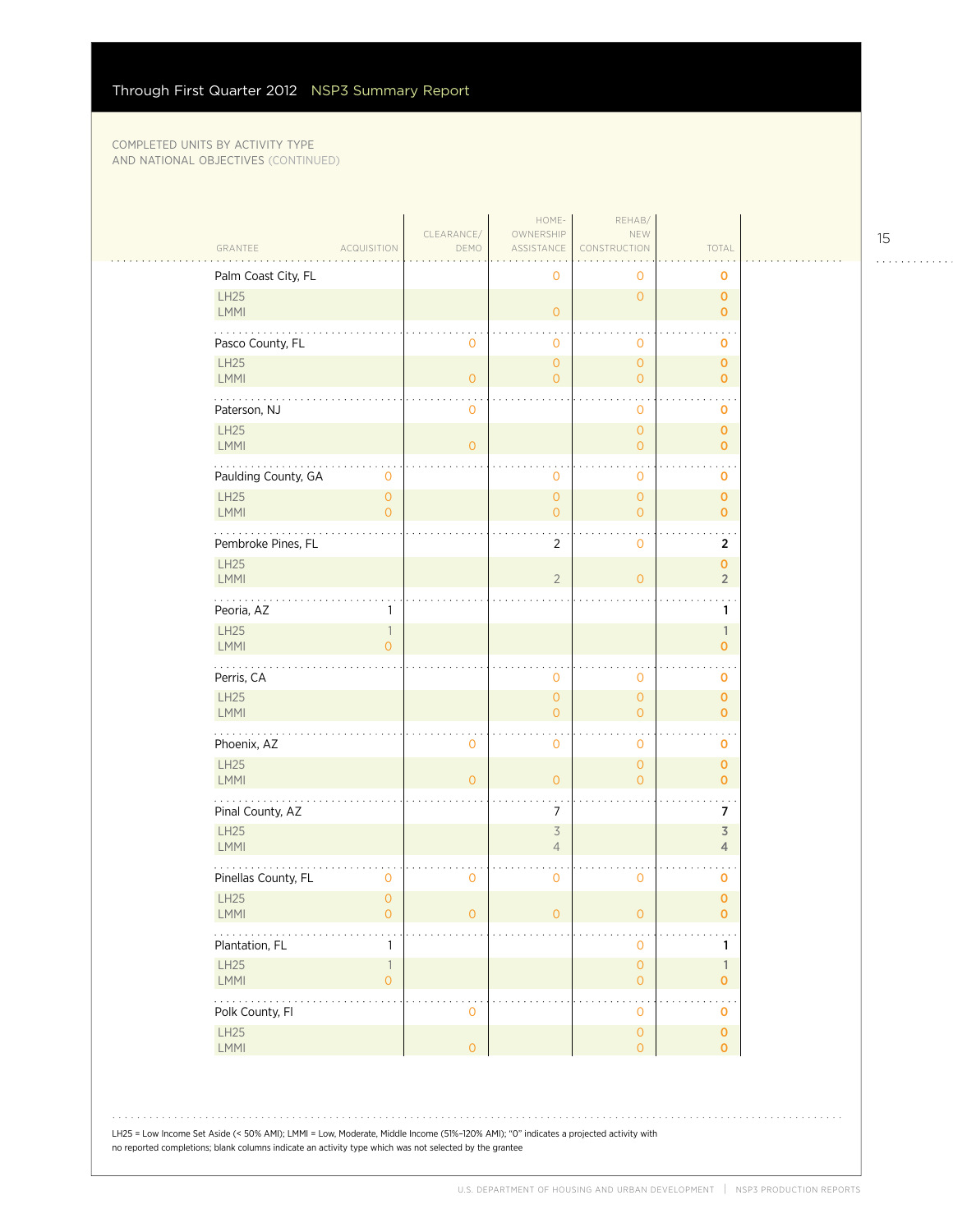| GRANTEE                    | <b>ACQUISITION</b>                    | CLEARANCE/<br>DEMO  | HOME-<br>OWNERSHIP<br>ASSISTANCE | REHAB/<br>NEW<br>CONSTRUCTION         | TOTAL                              |
|----------------------------|---------------------------------------|---------------------|----------------------------------|---------------------------------------|------------------------------------|
| Pomona, CA                 | 0                                     |                     | 0                                |                                       | 0                                  |
| LH25<br>LMMI               | $\mathbf{O}$<br>$\mathbf{O}$          |                     | $\overline{0}$                   |                                       | $\mathbf{O}$<br>$\mathbf 0$        |
| Pompano Beach, FL          |                                       |                     |                                  |                                       | 0                                  |
| <b>LH25</b><br><b>LMMI</b> |                                       |                     |                                  |                                       | $\mathbf{O}$<br>$\mathbf{o}$       |
| Pontiac, MI                | 0                                     |                     |                                  |                                       | 0                                  |
| LH25<br>LMMI               | $\mathsf{O}\xspace$<br>$\overline{O}$ |                     |                                  |                                       | $\pmb{0}$<br>$\mathbf{o}$          |
| .<br>Port St. Lucie, FL    | $\sim$ .<br>$\mathbf 0$               |                     |                                  |                                       | o                                  |
| <b>LH25</b><br>LMMI        | $\mathsf{O}\xspace$<br>$\overline{O}$ |                     |                                  |                                       | $\mathbf{O}$<br>$\mathbf 0$        |
| Prince Georges County, MD  |                                       |                     | 0                                | $\mathbf 0$                           | $\mathbf 0$                        |
| <b>LH25</b><br><b>LMMI</b> |                                       |                     | $\overline{0}$                   | $\overline{0}$                        | $\mathbf{O}$<br>$\mathbf{o}$       |
| .<br>Providence, RI        |                                       | $\mathbf 0$         |                                  | $\mathbf 0$                           | 0                                  |
| <b>LH25</b><br>LMMI        |                                       | $\mathsf{O}\xspace$ |                                  | $\mathsf{O}\xspace$<br>$\overline{O}$ | $\mathbf 0$<br>$\mathbf 0$         |
| Pueblo, CO                 |                                       |                     |                                  | $\mathbf 0$                           | 0                                  |
| LMMI                       |                                       |                     |                                  | $\overline{O}$                        | $\overline{0}$                     |
| Reno, NV                   |                                       |                     |                                  | $\mathbf 0$                           | $\mathbf 0$                        |
| <b>LH25</b>                |                                       |                     |                                  | $\overline{O}$                        | $\mathbf{O}$                       |
| Rhode Island State Program |                                       |                     |                                  | $\mathbf 0$                           | o                                  |
| <b>LH25</b><br>LMMI        |                                       |                     |                                  | $\overline{O}$<br>$\overline{0}$      | $\mathbf{O}$<br>$\mathbf 0$        |
| Rialto, CA                 | $\mathbf 0$                           | $\mathbf 0$         | 0                                |                                       | 0                                  |
| <b>LH25</b><br>LMMI        | $\mathbf{O}$<br>$\overline{0}$        | $\overline{0}$      | $\overline{0}$                   |                                       | $\mathbf{o}$<br>$\mathbf 0$        |
| Richland County, OH        |                                       | $\mathbf 0$         |                                  | $\mathbf 0$                           | 0                                  |
| LH25<br>LMMI               |                                       | $\overline{0}$      |                                  | $\mathsf{O}\xspace$<br>$\overline{O}$ | $\pmb{\mathsf{O}}$<br>$\mathbf{O}$ |
| Richmond, CA               | $\mathbf 0$                           |                     |                                  | 0                                     | $\mathbf 0$                        |
| LH25<br>LMMI               | $\mathsf{O}\xspace$                   |                     |                                  | $\overline{0}$                        | $\mathbf 0$<br>$\mathbf 0$         |
|                            |                                       |                     |                                  |                                       |                                    |

16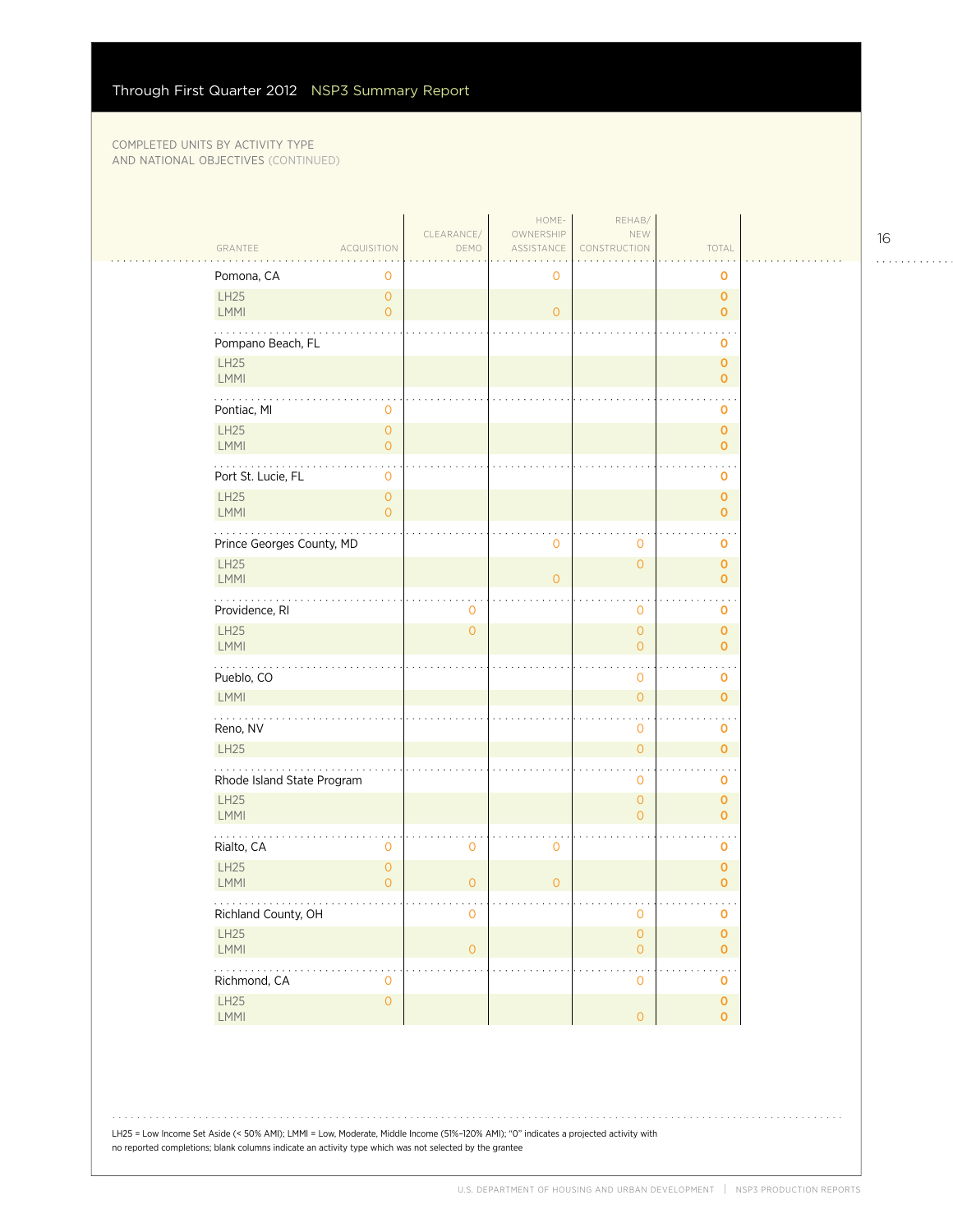| GRANTEE                    | <b>ACQUISITION</b>               | CLEARANCE/<br>DEMO               | HOME-<br>OWNERSHIP<br>ASSISTANCE | REHAB/<br>NEW<br>CONSTRUCTION            | TOTAL                          |  |
|----------------------------|----------------------------------|----------------------------------|----------------------------------|------------------------------------------|--------------------------------|--|
| Richmond, VA               |                                  | 0                                | 0                                | 0                                        | o                              |  |
| LH25<br>LMMI               |                                  | $\overline{O}$<br>$\overline{O}$ | $\overline{O}$                   | $\overline{O}$<br>$\overline{O}$         | $\mathbf 0$<br>$\mathbf{O}$    |  |
| Riverside County, CA       |                                  |                                  | 10                               | 10                                       | 20                             |  |
| <b>LH25</b><br><b>LMMI</b> |                                  |                                  | $\overline{1}$<br>$\mathsf{9}$   | $\overline{\phantom{a}}$<br>$\mathcal G$ | $\overline{2}$<br>18           |  |
| .<br>Riverside, CA         | 29                               | $\mathbf 0$                      |                                  |                                          | 29                             |  |
| LH25<br><b>LMMI</b>        | 28<br>$\overline{1}$             | $\overline{O}$                   |                                  |                                          | 28<br>$\mathbf{1}$             |  |
| Sacramento County, CA      |                                  |                                  |                                  | 1                                        | 1                              |  |
| <b>LH25</b><br><b>LMMI</b> |                                  |                                  |                                  | $\overline{0}$<br>$\mathbf{1}$           | $\mathbf{O}$<br>$\mathbf{1}$   |  |
| Saginaw, MI                |                                  | 9                                |                                  | 0                                        | 9                              |  |
| <b>LMMI</b>                |                                  | 9                                |                                  | $\overline{O}$                           | $\overline{9}$                 |  |
| San Bernardino County, CA  |                                  |                                  | 0                                | 0                                        | 0                              |  |
| LH25<br><b>LMMI</b>        |                                  |                                  | $\overline{0}$                   | $\overline{O}$<br>$\overline{O}$         | 0<br>$\mathbf{o}$              |  |
| San Bernardino, CA         | $\mathbf 0$                      |                                  |                                  |                                          | 0                              |  |
| <b>LH25</b><br>LMMI        | $\overline{O}$<br>$\overline{O}$ |                                  |                                  |                                          | $\mathbf{o}$<br>$\overline{O}$ |  |
| San Joaquin County, CA     | $\mathbf 0$                      |                                  |                                  | 5                                        | 5                              |  |
| <b>LH25</b><br><b>LMMI</b> | $\overline{O}$                   |                                  |                                  | 5                                        | $\mathbf{o}$<br>5              |  |
| Sanford, FL                | 0                                | $\mathbf 0$                      |                                  |                                          | $\sim$ $\sim$<br>0             |  |
| LH25<br><b>LMMI</b>        | $\overline{O}$<br>$\overline{O}$ | $\overline{O}$                   |                                  |                                          | $\mathbf{o}$<br>0              |  |
| Santa Ana, CA              | $\mathbf 0$                      |                                  |                                  |                                          | $\mathbf 0$                    |  |
| <b>LH25</b><br>LMMI        | $\mathbf{O}$<br>$\overline{O}$   |                                  |                                  |                                          | $\mathbf 0$<br>0               |  |
| .<br>Sarasota County, FL   | .<br>$\mathbf{O}$                |                                  |                                  |                                          | e e e<br>$\mathbf 0$           |  |
| LH25<br>LMMI               | $\mathsf O$<br>$\circ$           |                                  |                                  |                                          | $\mathbf 0$<br>$\overline{O}$  |  |
| .<br>Sarasota, FL          | 0                                |                                  |                                  |                                          | 0                              |  |
| LH25<br>LMMI               | $\mathsf O$<br>$\overline{O}$    |                                  |                                  |                                          | $\mathbf{O}$<br>$\overline{0}$ |  |
|                            |                                  |                                  |                                  |                                          |                                |  |

LH25 = Low Income Set Aside (< 50% AMI); LMMI = Low, Moderate, Middle Income (51%–120% AMI); "0" indicates a projected activity with no reported completions; blank columns indicate an activity type which was not selected by the grantee

17

. . . . . . . . . . . .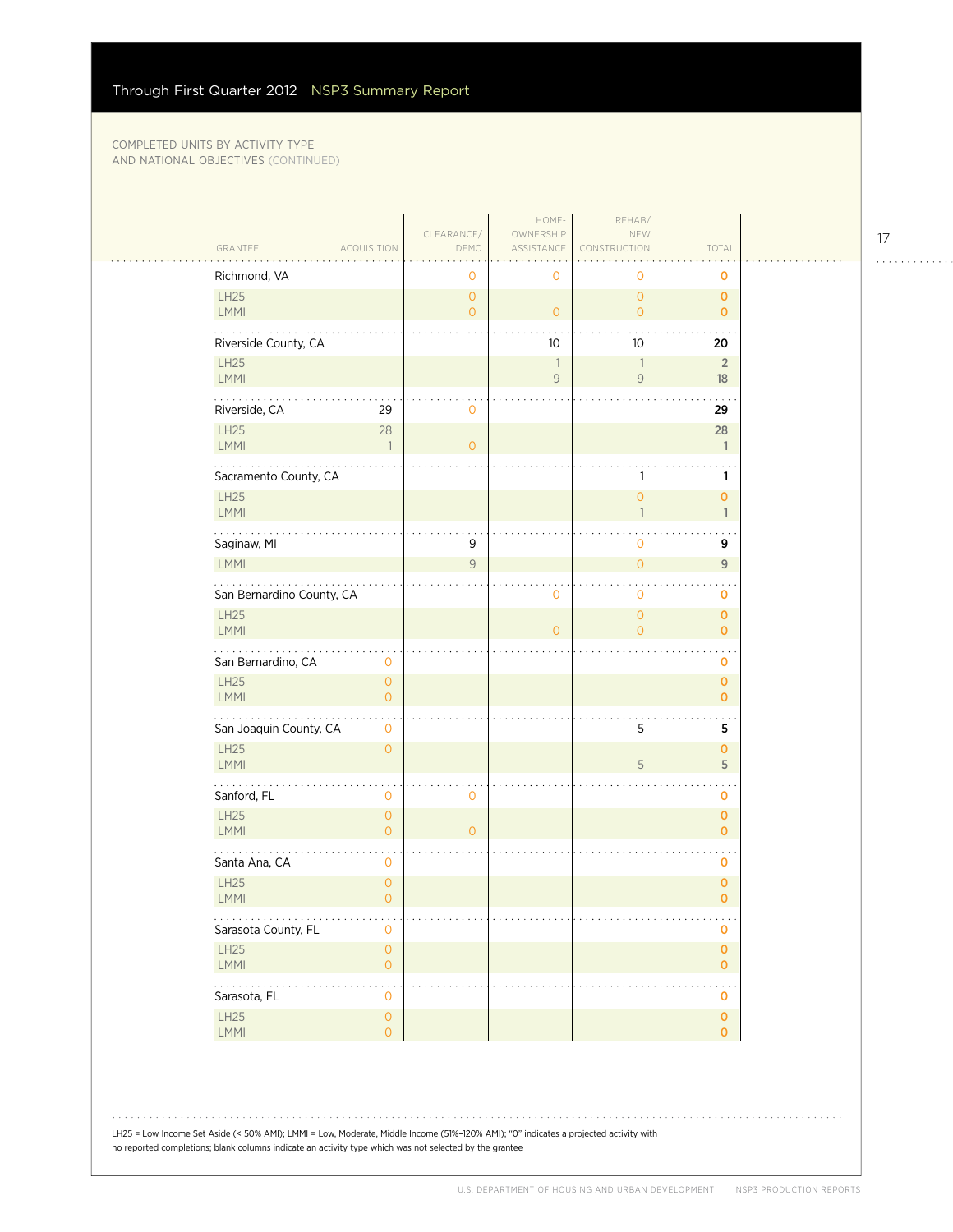| GRANTEE                      | <b>ACQUISITION</b>                    | CLEARANCE/<br>DEMO | HOME-<br>OWNERSHIP<br>ASSISTANCE | REHAB/<br>NEW<br>CONSTRUCTION         | TOTAL                         |  |
|------------------------------|---------------------------------------|--------------------|----------------------------------|---------------------------------------|-------------------------------|--|
| Savannah, GA                 |                                       | 0                  |                                  | Ο                                     | 0                             |  |
| LH25<br>LMMI                 |                                       | $\overline{O}$     |                                  | $\overline{O}$<br>$\overline{0}$      | $\mathbf{O}$<br>$\mathbf{O}$  |  |
| Seminole County, FL          | $\mathbf 0$                           |                    |                                  | $\mathbf 0$                           | $\mathbf 0$                   |  |
| LMMI                         | $\mathbf{O}$                          |                    |                                  | $\overline{O}$                        | $\mathbf{O}$                  |  |
| Solano County, CA            |                                       |                    |                                  | 0                                     | 0                             |  |
| LH25<br>LMMI                 |                                       |                    |                                  | $\mathsf{O}\xspace$<br>$\overline{O}$ | $\mathbf{O}$<br>$\mathbf{o}$  |  |
| .<br>South Bend, IN          |                                       |                    |                                  | 0                                     | 0                             |  |
| LH25<br>LMMI                 |                                       |                    |                                  | $\mathbf{O}$<br>$\overline{O}$        | $\mathbf{O}$<br>$\Omega$      |  |
| South Carolina State Program | $\mathbf 0$                           | 7                  |                                  | $\mathbf{0}$                          | 7                             |  |
| LH25<br>LMMI                 | $\mathsf{O}\xspace$<br>$\overline{O}$ | $\overline{7}$     |                                  | $\overline{O}$<br>$\overline{O}$      | $\mathbf 0$<br>$\overline{7}$ |  |
| Southfield, MI               |                                       |                    | 0                                | $\mathbf 0$                           | O                             |  |
| LH25<br>LMMI                 |                                       |                    | $\overline{0}$                   | $\mathbf{O}$<br>$\overline{O}$        | $\mathbf{O}$<br>$\mathbf 0$   |  |
| Springfield, MA              |                                       |                    |                                  | $\mathbf 0$                           | $\mathbf 0$                   |  |
| LH25<br>LMMI                 |                                       |                    |                                  | $\overline{O}$<br>$\overline{O}$      | $\mathbf{O}$<br>$\Omega$      |  |
| St Paul, MN                  | 0                                     | $\mathbf 0$        |                                  | $\mathbf 0$                           | 0                             |  |
| LH25<br>LMMI                 | $\mathsf O$<br>$\overline{0}$         | $\overline{O}$     |                                  | $\mathsf{O}\xspace$<br>$\overline{O}$ | $\mathbf 0$<br>$\mathbf{o}$   |  |
| St Petersburg, FL            |                                       | $\mathbf 0$        | 0                                | $\mathbf 0$                           | 0                             |  |
| LH25<br>LMMI                 |                                       | $\overline{O}$     | $\overline{O}$                   | $\mathbf{O}$<br>$\overline{O}$        | $\mathbf{O}$<br>$\mathbf{o}$  |  |
| St. Clair County, MI         | $\mathbf 0$                           | 10                 |                                  | 1                                     | 11                            |  |
| <b>LH25</b><br>LMMI          | $\overline{O}$                        | 10                 |                                  | $\circ$<br>$\overline{1}$             | $\mathbf 0$<br>11             |  |
| .<br>St. Louis County, MO    |                                       |                    |                                  | $\ddot{\phantom{1}}$<br>$\mathbf 0$   | $\sim$ $\sim$ $\sim$<br>0     |  |
| LH25<br>LMMI                 |                                       |                    |                                  | $\mathsf{O}\xspace$<br>$\overline{0}$ | $\pmb{0}$<br>$\mathbf{O}$     |  |
| .<br>St. Louis, MO           |                                       |                    |                                  | $\mathbf{O}$                          | $\mathbf 0$                   |  |
| LMMI                         |                                       |                    |                                  | $\overline{0}$                        | $\mathbf{O}$                  |  |

LH25 = Low Income Set Aside (< 50% AMI); LMMI = Low, Moderate, Middle Income (51%–120% AMI); "0" indicates a projected activity with no reported completions; blank columns indicate an activity type which was not selected by the grantee

18

. . . . . . . . . . . .

 $\ddot{\phantom{a}}$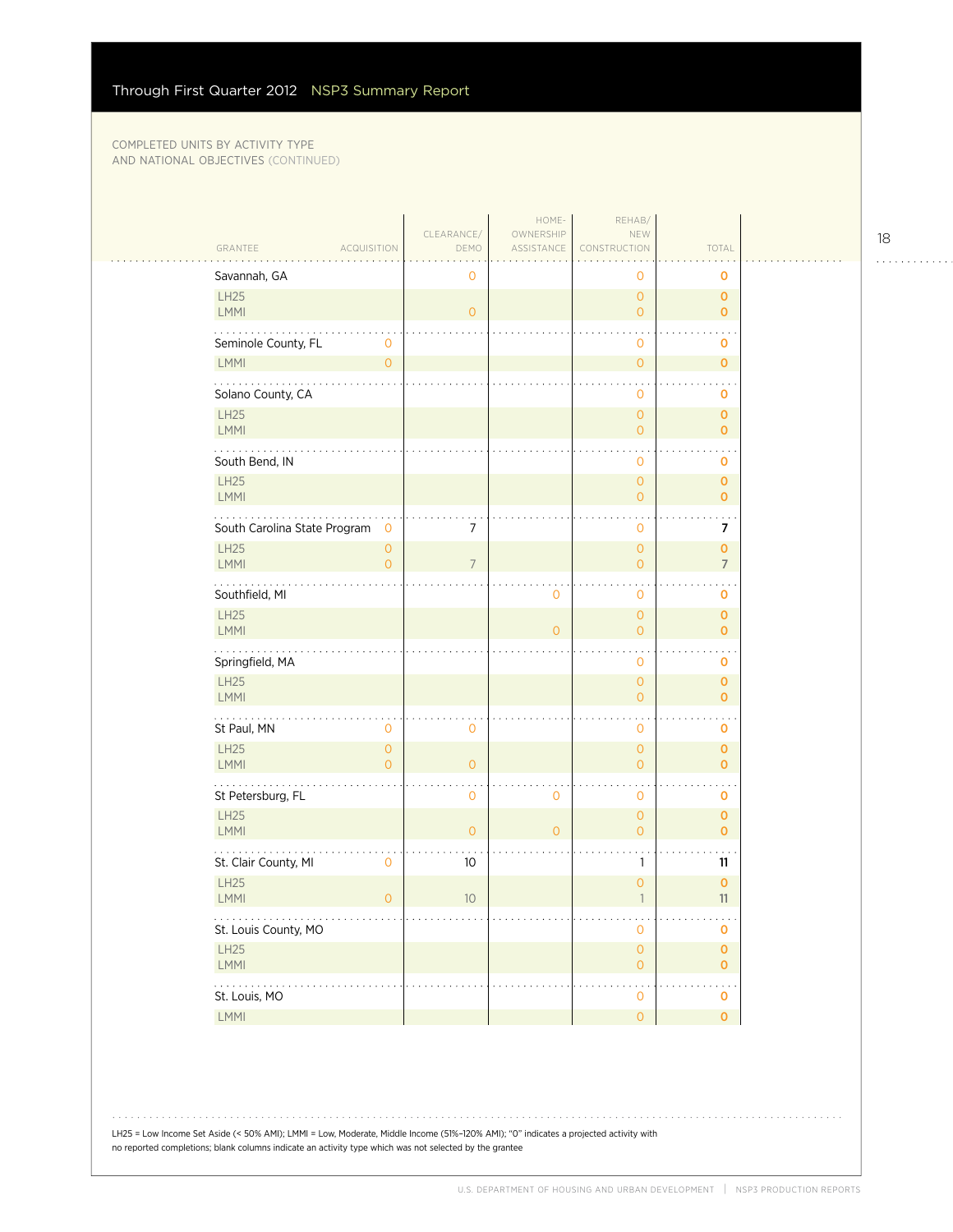| GRANTEE                    | <b>ACQUISITION</b>                    | CLEARANCE/<br>DEMO               | OWNERSHIP<br>ASSISTANCE          | NEW<br>CONSTRUCTION                        | TOTAL                          |
|----------------------------|---------------------------------------|----------------------------------|----------------------------------|--------------------------------------------|--------------------------------|
| St. Lucie County, FL       | 0                                     |                                  |                                  |                                            | 0                              |
| <b>LH25</b><br><b>LMMI</b> | $\circ$<br>$\overline{0}$             |                                  |                                  |                                            | $\mathbf{O}$<br>$\mathbf{O}$   |
| Stanislaus County, CA      | 0                                     |                                  | $\mathbf 0$                      | 0                                          | 0                              |
| <b>LH25</b><br>LMMI        | $\circ$<br>$\overline{0}$             |                                  | $\overline{0}$<br>$\overline{O}$ | $\overline{0}$<br>$\overline{0}$           | $\mathbf 0$<br>$\mathbf{o}$    |
| .<br>State of Alabama      |                                       |                                  |                                  | 0                                          | 0                              |
| <b>LH25</b><br><b>LMMI</b> |                                       |                                  |                                  | $\overline{0}$<br>$\circ$                  | $\mathbf 0$<br>$\mathbf{O}$    |
| State of California        | $\mathbf 0$                           |                                  |                                  |                                            | 0                              |
| <b>LH25</b><br><b>LMMI</b> | $\mathsf{O}\xspace$<br>$\overline{0}$ |                                  |                                  |                                            | $\mathbf{O}$<br>$\mathbf{o}$   |
| State of Colorado          |                                       |                                  |                                  | 0                                          | 0                              |
| <b>LH25</b><br>LMMI        |                                       |                                  |                                  | $\overline{0}$<br>$\overline{0}$           | $\mathbf 0$<br>$\overline{0}$  |
| .<br>State of Delaware     |                                       |                                  | $\mathbf 0$                      | . .<br>$\mathbf 0$                         | 0                              |
| <b>LH25</b><br>LMMI        |                                       |                                  | $\overline{0}$                   | $\overline{0}$                             | $\mathbf 0$<br>$\mathbf{O}$    |
| State of Florida           |                                       |                                  |                                  | . .<br>$\mathbf 0$                         | 0                              |
| <b>LH25</b><br><b>LMMI</b> |                                       |                                  |                                  | $\mathbf 0$<br>$\overline{0}$              | $\mathbf 0$<br>$\overline{0}$  |
| .<br>State of Georgia      |                                       | 0                                | 0                                | 2                                          | 2                              |
| LH25<br><b>LMMI</b>        |                                       | $\overline{0}$<br>$\overline{0}$ | $\overline{0}$<br>$\Omega$       | $\overline{O}$<br>$\overline{2}$           | 0<br>$\overline{2}$            |
| State of Idaho             | 0                                     |                                  |                                  |                                            | 0                              |
| <b>LH25</b><br>LMMI        | $\mathsf{O}\xspace$<br>$\overline{0}$ |                                  |                                  |                                            | $\mathbf 0$<br>$\overline{0}$  |
| State of Illinois          |                                       |                                  |                                  | $\mathbf 0$                                | 0                              |
| LH25<br><b>LMMI</b>        |                                       |                                  |                                  | $\overline{0}$<br>$\mathbf 0$              | $\mathbf{O}$<br>0              |
| State of Indiana-IHCDA     |                                       |                                  |                                  | $\mathbf 0$                                | o                              |
| <b>LH25</b><br>LMMI        |                                       |                                  |                                  | $\mathsf{O}\xspace$<br>$\mathsf{O}\xspace$ | $\mathbf 0$<br>$\mathbf{O}$    |
| .<br>State of Iowa         |                                       |                                  |                                  | . .<br>$\mathbf 0$                         | $\ddot{\phantom{a}}$<br>0      |
| LH25<br>LMMI               |                                       |                                  |                                  | $\mathsf{O}\xspace$<br>$\overline{O}$      | $\mathbf{O}$<br>$\overline{O}$ |

LH25 = Low Income Set Aside (< 50% AMI); LMMI = Low, Moderate, Middle Income (51%–120% AMI); "0" indicates a projected activity with no reported completions; blank columns indicate an activity type which was not selected by the grantee

19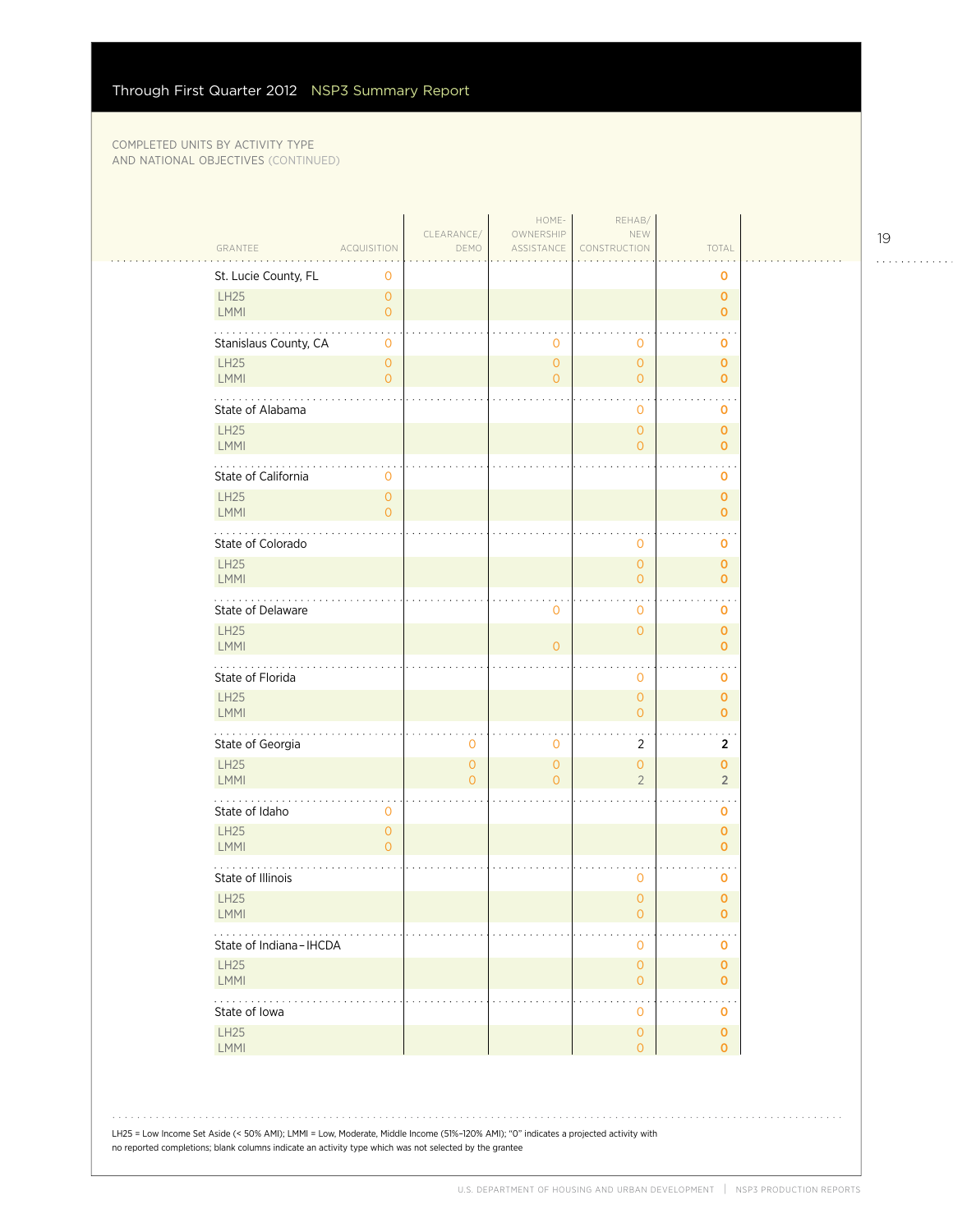| GRANTEE                             | <b>ACQUISITION</b>                    | CLEARANCE/<br>DEMO | HOME-<br>OWNERSHIP<br>ASSISTANCE | REHAB/<br>NEW<br>CONSTRUCTION         | TOTAL                         |  |
|-------------------------------------|---------------------------------------|--------------------|----------------------------------|---------------------------------------|-------------------------------|--|
| State of Kansas                     | 0                                     |                    |                                  | 0                                     | 0                             |  |
| LH25<br><b>LMMI</b>                 | $\overline{O}$<br>$\overline{O}$      |                    |                                  | $\overline{0}$<br>$\overline{0}$      | $\mathbf{O}$<br>$\mathbf{o}$  |  |
| State of Kentucky                   |                                       |                    |                                  | $\mathbf 0$                           | 0                             |  |
| LH25<br>LMMI                        |                                       |                    |                                  | $\overline{O}$<br>$\overline{0}$      | $\mathbf 0$<br>$\overline{0}$ |  |
| State of Louisiana                  |                                       |                    |                                  | $\mathbf{0}$                          | O                             |  |
| LH25<br>LMMI                        |                                       |                    |                                  | $\overline{O}$<br>$\overline{O}$      | $\mathbf 0$<br>$\mathbf 0$    |  |
| State of Maine                      |                                       |                    |                                  | $\mathbf{O}$                          | 0                             |  |
| LH25<br>LMMI                        |                                       |                    |                                  | $\overline{0}$<br>$\overline{O}$      | $\mathbf{O}$<br>$\mathbf 0$   |  |
| State of Maryland                   | 0                                     |                    | 0                                | $\mathbf 0$                           | o                             |  |
| LH25<br><b>LMMI</b>                 | $\mathsf{O}\xspace$<br>$\overline{O}$ |                    | $\overline{O}$                   | $\overline{O}$<br>$\overline{O}$      | $\mathbf 0$<br>$\mathbf 0$    |  |
| State of Massachusetts              | 0                                     |                    |                                  | $\mathbf 0$                           | 0                             |  |
| LH25<br><b>LMMI</b>                 | $\overline{O}$<br>$\overline{O}$      |                    |                                  | $\overline{0}$<br>$\overline{O}$      | $\mathbf 0$<br>$\mathbf{O}$   |  |
| State of Michigan                   |                                       |                    |                                  | $\mathbf{0}$                          | 0                             |  |
| LH25                                |                                       |                    |                                  | $\overline{O}$                        | $\mathbf{o}$                  |  |
| State of Minnesota                  |                                       | $\mathbf 0$        |                                  | 1                                     | 1                             |  |
| LH25<br><b>LMMI</b>                 |                                       | $\overline{0}$     |                                  | $\mathbb{1}$<br>$\circ$               | 1<br>$\mathbf 0$              |  |
| State of Mississippi<br><b>LH25</b> |                                       |                    |                                  | 100<br>100                            | 100<br>100                    |  |
|                                     |                                       |                    |                                  |                                       |                               |  |
| State of Missouri<br><b>LH25</b>    |                                       |                    | 0                                | $\mathbf{0}$<br>$\mathbf{O}$          | $\mathbf 0$<br>$\mathbf 0$    |  |
| LMMI<br>State of Montana            |                                       |                    | $\overline{O}$                   | $\overline{0}$<br>$\mathbf 0$         | $\mathbf 0$<br>0              |  |
| <b>LH25</b><br>LMMI                 |                                       |                    |                                  | $\overline{O}$<br>$\overline{0}$      | $\mathbf 0$<br>$\mathbf{o}$   |  |
| State of Nebraska                   |                                       | $\mathbf 0$        |                                  | 0                                     | o                             |  |
| <b>LH25</b><br>LMMI                 |                                       | $\mathbf{O}$       |                                  | $\overline{0}$<br>$\mathbf{O}$        | $\mathbf{O}$<br>$\mathbf 0$   |  |
| .<br>State of Nevada                |                                       |                    | 20                               | $\mathbf 0$                           | 20                            |  |
| LH25<br>LMMI                        |                                       |                    | 11<br>9                          | $\mathsf{O}\xspace$<br>$\overline{0}$ | 11<br>9                       |  |

20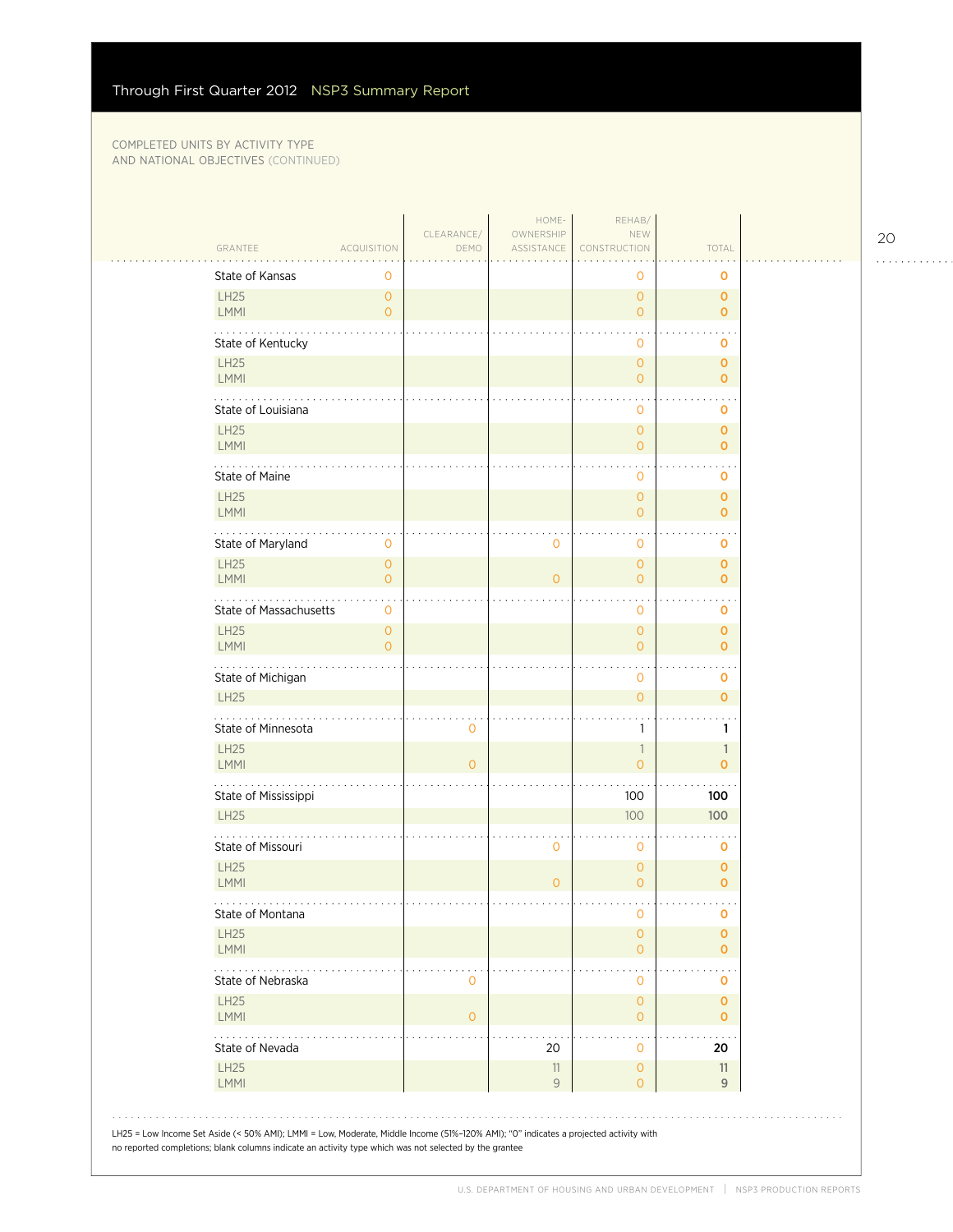|                                            | CLEARANCE/     | HOME-<br>OWNERSHIP             | REHAB/<br>NEW                                           |                                    |
|--------------------------------------------|----------------|--------------------------------|---------------------------------------------------------|------------------------------------|
| GRANTEE<br><b>ACQUISITION</b>              | DEMO           | ASSISTANCE                     | CONSTRUCTION                                            | TOTAL                              |
| State of New Hampshire                     | 0              |                                | $\circ$                                                 | 0                                  |
| <b>LH25</b><br>LMMI                        | $\overline{0}$ |                                | $\overline{0}$<br>$\overline{0}$                        | $\mathbf 0$<br>$\mathbf 0$         |
| State of New Jersey                        |                |                                | $\overline{0}$                                          | o                                  |
| <b>LH25</b><br><b>LMMI</b>                 |                |                                | $\mathbf{O}$<br>$\overline{0}$                          | 0<br>$\mathbf{O}$                  |
| State of New York                          |                |                                | $\mathbf 0$                                             | 0                                  |
| <b>LH25</b><br>LMMI                        |                |                                | $\overline{O}$<br>$\overline{0}$                        | $\mathbf{O}$<br>$\mathbf 0$        |
| State of North Carolina<br>$\mathbf 0$     |                | 0                              | $\mathbf 0$                                             | o                                  |
| <b>LH25</b><br>$\mathsf{O}\xspace$<br>LMMI |                | $\mathbf{O}$<br>$\overline{O}$ | $\overline{0}$<br>$\overline{0}$                        | $\mathbf 0$<br>$\mathbf{O}$        |
| State of North Dakota-<br><b>NDHFA</b>     |                |                                | $\overline{O}$                                          | 0                                  |
| <b>LH25</b>                                |                |                                | $\overline{0}$                                          | $\mathbf{O}$                       |
| <b>LMMI</b><br>State of Ohio               |                |                                | $\overline{0}$<br>$\mathbf 0$                           | $\mathbf 0$<br>o                   |
| <b>LH25</b>                                |                |                                | $\overline{0}$                                          | $\mathbf{O}$                       |
| State of Oregon                            |                | 5                              | 21                                                      | 26                                 |
| LH25<br>LMMI                               |                | 5                              | 18<br>3                                                 | 18<br>8                            |
| .<br>State of Pennsylvania                 |                | 0                              | $\mathbf 0$                                             | 0                                  |
| <b>LH25</b><br>LMMI                        |                | $\overline{0}$                 | $\overline{0}$                                          | $\mathbf 0$                        |
|                                            |                | $\overline{0}$                 | $\overline{0}$                                          | $\mathbf{O}$                       |
| State of South Dakota                      | $\mathbf 0$    |                                | $\mathbf 0$                                             | 0                                  |
| <b>LH25</b><br><b>LMMI</b>                 | $\overline{0}$ |                                | $\overline{0}$<br>$\overline{0}$                        | $\mathbf{O}$<br>$\mathbf 0$        |
| State of Tennessee                         |                |                                | $\mathbf 0$                                             | 0                                  |
| <b>LH25</b><br>LMMI                        |                |                                | $\overline{O}$<br>$\circ$                               | $\mathbf 0$<br>0                   |
| State of Texas-TDHCA                       |                |                                | $\mathsf{O}\xspace$                                     | o                                  |
| LH25<br>LMMI                               |                |                                | $\mathsf{O}\xspace$<br>$\overline{0}$                   | $\pmb{\mathsf{O}}$<br>$\mathbf{O}$ |
| State of Utah<br>LH25                      |                |                                | $\bullet$<br>$\mathsf{O}\xspace$<br>$\mathsf{O}\xspace$ | $\sim$ $\sim$<br>0<br>$\pmb{0}$    |

21

. . . . . . . . . . . .

LH25 = Low Income Set Aside (< 50% AMI); LMMI = Low, Moderate, Middle Income (51%–120% AMI); "0" indicates a projected activity with no reported completions; blank columns indicate an activity type which was not selected by the grantee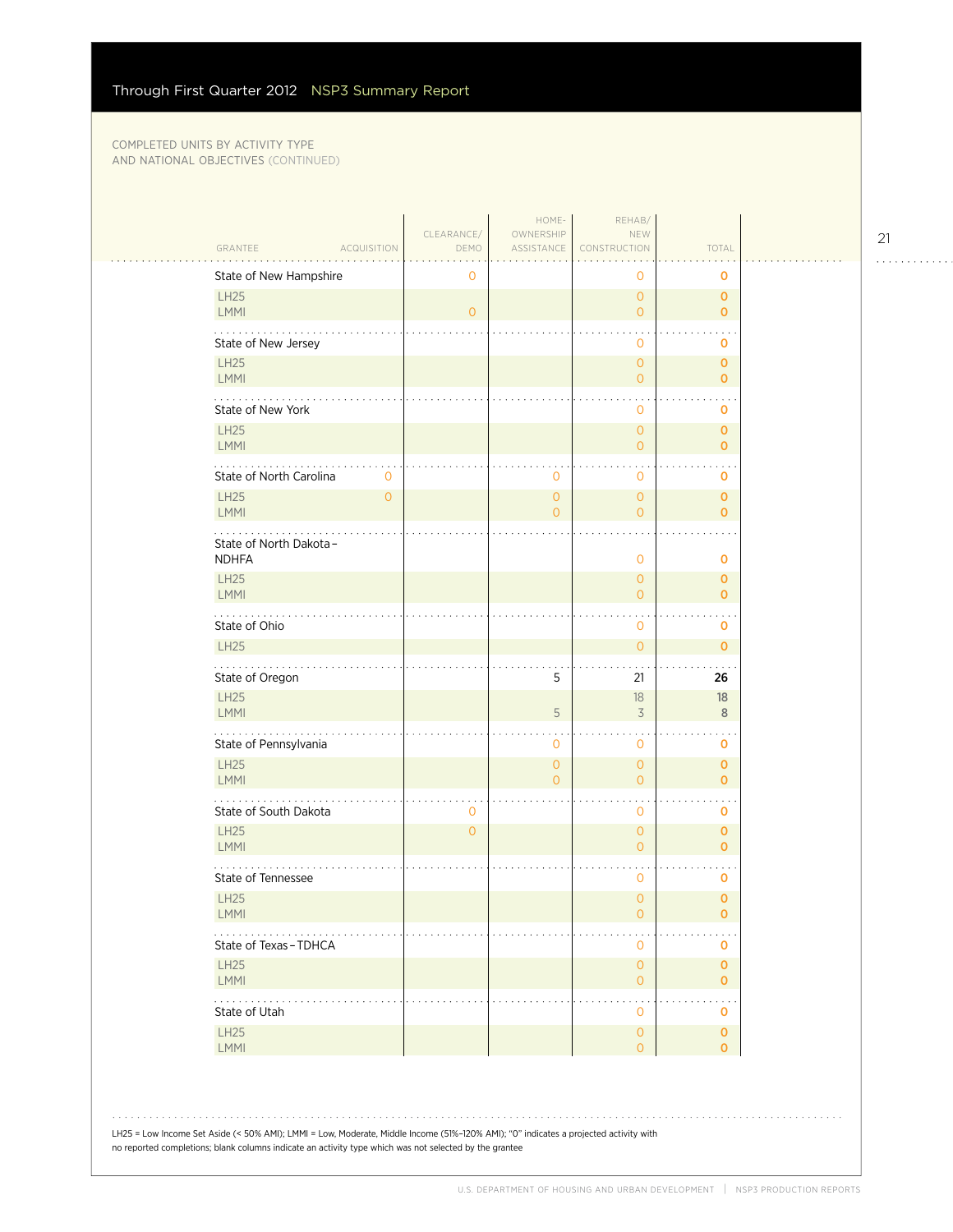| GRANTEE                                                                                                                              | <b>ACQUISITION</b>             | CLEARANCE/<br>DEMO | HOME-<br>OWNERSHIP<br>ASSISTANCE | REHAB/<br>NEW<br>CONSTRUCTION              | TOTAL                         |  |
|--------------------------------------------------------------------------------------------------------------------------------------|--------------------------------|--------------------|----------------------------------|--------------------------------------------|-------------------------------|--|
| State of Vermont                                                                                                                     | 1                              |                    |                                  | 9                                          | 10                            |  |
| LH25<br><b>LMMI</b>                                                                                                                  | $\overline{1}$                 |                    |                                  | $\mathsf{O}\xspace$<br>$\mathsf{9}$        | $\mathbf{O}$<br>10            |  |
| State of Virginia                                                                                                                    | $\mathbf 0$                    |                    | $\mathbf{0}$                     | 0                                          | 0                             |  |
| LH25<br><b>LMMI</b>                                                                                                                  | $\circ$<br>$\mathsf{O}\xspace$ |                    | $\circ$<br>$\overline{O}$        | $\mathsf{O}\xspace$<br>$\overline{0}$      | $\mathbf 0$<br>$\overline{0}$ |  |
| State of Washington                                                                                                                  | 14                             |                    |                                  | 0                                          | 14                            |  |
| LH25<br>LMMI                                                                                                                         | 14<br>$\overline{O}$           |                    |                                  | $\overline{0}$<br>$\overline{0}$           | 14<br>$\mathbf 0$             |  |
| State of West Virginia                                                                                                               |                                | 60                 |                                  | 0                                          | 60                            |  |
| <b>LH25</b><br>LMMI                                                                                                                  |                                | 60                 |                                  | $\overline{0}$                             | $\mathbf 0$<br>60             |  |
| State of Wisconsin                                                                                                                   |                                |                    |                                  | 1                                          | 1                             |  |
| LH25<br>LMMI                                                                                                                         |                                |                    |                                  | $\mathsf{O}\xspace$<br>1                   | $\mathbf 0$<br>$\mathbf{1}$   |  |
| .<br>Stockton, CA                                                                                                                    |                                |                    |                                  | 0                                          | $\mathbf 0$                   |  |
| LH25<br>LMMI                                                                                                                         |                                |                    |                                  | $\mathsf{O}\xspace$<br>$\overline{0}$      | $\mathbf 0$<br>$\mathbf{O}$   |  |
| Suffolk County, NY                                                                                                                   |                                |                    |                                  | $\cdot$<br>0                               | 0                             |  |
| LH25<br>LMMI                                                                                                                         |                                |                    |                                  | $\mathsf{O}\xspace$<br>$\overline{0}$      | $\mathbf 0$<br>$\mathbf 0$    |  |
| .<br>Sunrise, FL                                                                                                                     | $\mathbf 0$                    |                    |                                  | 0                                          | O                             |  |
| LH25<br>LMMI                                                                                                                         | $\circ$<br>$\overline{O}$      |                    |                                  | $\mathsf{O}\xspace$<br>$\overline{0}$      | $\mathbf 0$<br>$\mathbf{O}$   |  |
| Surprise Town, AZ                                                                                                                    | $\mathbf 0$                    |                    | $\mathbf 0$                      |                                            | O                             |  |
| <b>LH25</b><br>LMMI                                                                                                                  | $\overline{O}$                 |                    | $\mathbf{O}$<br>$\overline{O}$   |                                            | $\mathbf 0$<br>$\mathbf 0$    |  |
| Tamarac, FL                                                                                                                          | $\mathbf 0$                    |                    | $\mathbf 0$                      |                                            | 0                             |  |
| LH25<br><b>LMMI</b>                                                                                                                  | $\mathbf{O}$<br>0              |                    | $\overline{O}$<br>0              |                                            | $\pmb{0}$<br>0                |  |
| Tampa, FL                                                                                                                            |                                | 0                  |                                  | $\mathsf{O}\xspace$                        | 0                             |  |
| LH25<br>LMMI                                                                                                                         |                                | $\overline{O}$     |                                  | $\mathsf O$<br>$\mathbf{0}$                | $\mathbf 0$<br>$\mathbf 0$    |  |
| للمنابذ<br>Titusville, FL                                                                                                            |                                |                    |                                  | $\ddot{\phantom{0}}$<br>1                  | 1                             |  |
| LH25<br>LMMI                                                                                                                         |                                |                    |                                  | $\overline{\phantom{a}}$<br>$\overline{0}$ | $\mathbf{1}$<br>$\mathbf{o}$  |  |
| LH25 = Low Income Set Aside (< 50% AMI); LMMI = Low, Moderate, Middle Income (51%-120% AMI); "0" indicates a projected activity with |                                |                    |                                  |                                            |                               |  |

22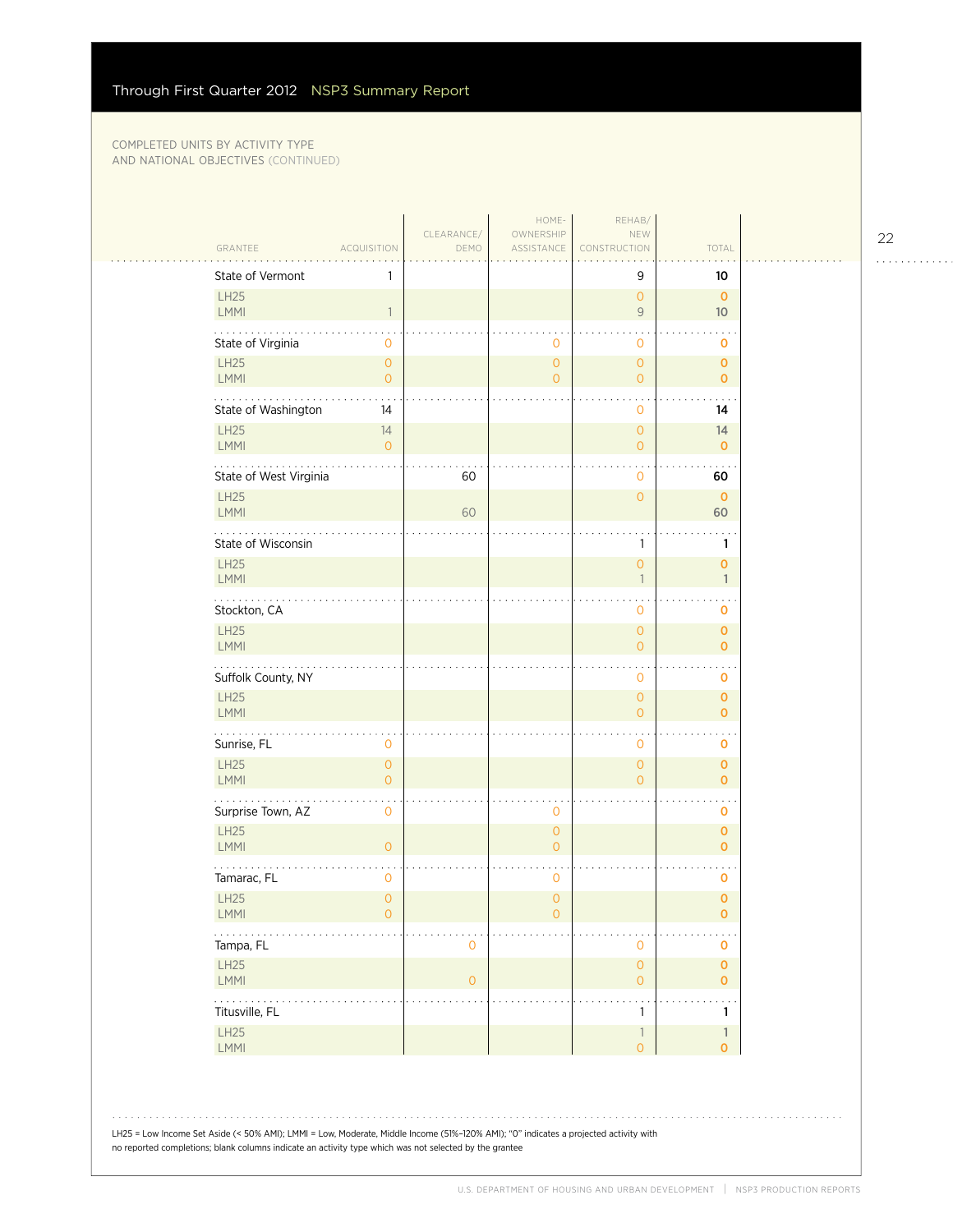| GRANTEE<br>ACQUISITION                     | CLEARANCE/<br>DEMO  | HOME-<br>OWNERSHIP<br>ASSISTANCE | REHAB/<br>NEW<br>CONSTRUCTION              | TOTAL                              |  |
|--------------------------------------------|---------------------|----------------------------------|--------------------------------------------|------------------------------------|--|
| Toledo, OH                                 | 0                   |                                  | $\mathbf 0$                                | $\mathbf 0$                        |  |
| LH25<br>LMMI                               | $\overline{O}$      |                                  | $\mathsf O$<br>$\overline{0}$              | $\mathbf 0$<br>$\mathbf{0}$        |  |
| Trumbull County, OH                        | $\mathbf 0$         |                                  | $\mathbf 0$                                | O                                  |  |
| <b>LH25</b><br>LMMI                        | $\circ$             |                                  | $\mathsf{O}\xspace$                        | $\mathbf 0$<br>$\mathbf{O}$        |  |
| Tulare County, CA                          |                     |                                  | $\mathbf 0$                                | 0                                  |  |
| LH25                                       |                     |                                  | $\mathsf{O}\xspace$                        | $\mathbf{O}$                       |  |
| .<br>Union County, NJ                      | $\mathbf 0$         |                                  | $\mathbf 0$                                | 0                                  |  |
| LH25<br>LMMI                               | $\circ$             |                                  | $\circ$                                    | $\mathbf 0$<br>$\overline{O}$      |  |
| .<br>Vallejo, CA                           |                     | $\mathbf 0$                      | $\mathbf{r}$<br>$\mathbf 0$                | O                                  |  |
| LH25<br>LMMI                               |                     | $\overline{O}$                   | $\mathsf O$<br>$\circ$                     | $\mathbf 0$<br>$\mathbf{0}$        |  |
| Victorville, CA                            | $\mathbf{0}$        | $\mathbf 0$                      | $\mathbf 0$                                | O                                  |  |
| LH25<br>LMMI                               | $\overline{O}$      | $\mathbf{O}$<br>$\overline{0}$   | $\mathsf{O}\xspace$                        | $\mathbf 0$<br>$\mathbf{O}$        |  |
| Volusia County, FL                         |                     |                                  | $\mathbf 0$                                | $\mathbf 0$                        |  |
| LH25<br>LMMI                               |                     |                                  | $\circ$<br>$\mathsf{O}\xspace$             | $\mathbf 0$<br>$\mathbf{O}$        |  |
| .<br>Warren, MI                            | 0                   |                                  | $\cdot$<br>$\mathbf 0$                     | 0                                  |  |
| LH25<br>LMMI                               | $\overline{O}$      |                                  | $\mathsf O$<br>$\circ$                     | $\pmb{0}$<br>$\mathbf{O}$          |  |
| .<br>Washington, DC<br>0                   |                     | $\mathbf 0$                      | $\sim$<br>$\mathsf{O}\xspace$              | 0                                  |  |
| LH25<br>$\mathsf{O}\xspace$<br><b>LMMI</b> |                     | $\overline{O}$                   | $\mathsf{O}\xspace$                        | $\mathbf 0$<br>$\mathbf{O}$        |  |
| Washoe County, NV                          |                     |                                  | $\mathbf 0$                                | $\mathbf 0$                        |  |
| LH25                                       |                     |                                  | $\mathsf{O}\xspace$                        | $\mathbf 0$                        |  |
| Wayne County, MI                           | $\mathsf{O}\xspace$ |                                  | $\mathbf 0$                                | $\mathbf 0$                        |  |
| LH25<br>LMMI                               | $\mathsf{O}\xspace$ |                                  | $\mathsf{O}\xspace$                        | $\pmb{\mathsf{O}}$<br>$\mathbf{O}$ |  |
| .<br>Weld County, CO                       |                     |                                  | $\cdot$<br>$\mathsf{O}\xspace$             | $\mathbf 0$                        |  |
| LH25<br>LMM                                |                     |                                  | $\mathsf{O}\xspace$<br>$\mathsf{O}\xspace$ | $\pmb{\mathsf{O}}$<br>$\mathbf 0$  |  |

LH25 = Low Income Set Aside (< 50% AMI); LMMI = Low, Moderate, Middle Income (51%–120% AMI); "0" indicates a projected activity with no reported completions; blank columns indicate an activity type which was not selected by the grantee

23

. . . . . . . . . . . .